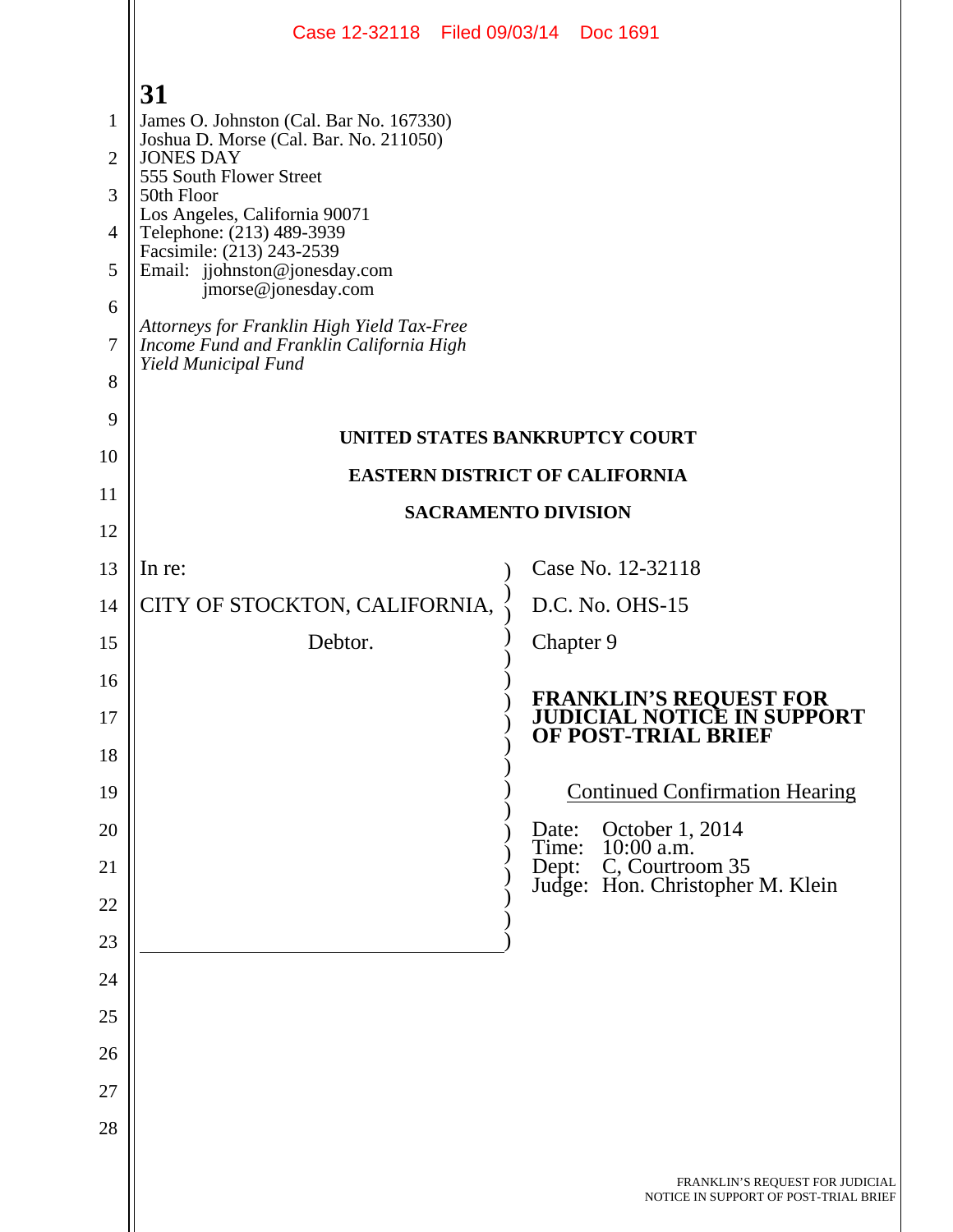### Case 12-32118 Filed 09/03/14 Doc 1691

1

2

4

3 5 Pursuant to Rule 201 of the Federal Rules of Evidence, Franklin High Yield Tax-Free Income Fund and Franklin California High Yield Municipal Fund (collectively, "Franklin") respectfully request that the Court take judicial notice of the following documents, copies of which are attached hereto as Exhibits A through G, and the facts set forth therein in connection with the filing of *Franklin's Post-Trial Brief* (the "*Brief*") concurrently herewith:

| <b>RJN</b><br><b>Exhibit</b> | <b>Description</b>                                                                                                                                                                                                                                                                                                                                                                                                                                                                                                                                                              |
|------------------------------|---------------------------------------------------------------------------------------------------------------------------------------------------------------------------------------------------------------------------------------------------------------------------------------------------------------------------------------------------------------------------------------------------------------------------------------------------------------------------------------------------------------------------------------------------------------------------------|
| $\mathbf{A}$                 | Press Release: CalPERS to Hold Public Hearing August 19 on Pensionable<br>Compensation for New Members (Aug. 13, 2014), available at<br>http://www.calpers.ca.gov/index.jsp?bc=/about/newsroom/news/public-hearing.xml;<br>CalPERS Board of Administration August 20, 2014, Agenda Item 5 - Attachment E,<br>Proposed Adoption of Article 4, Section 579.7 of Chapter 2 of Division 1 of Title 2<br>of the California Code of Regulations (Aug. 13, 2014), available at<br>http://www.calpers.ca.gov/eip-docs/about/newsroom/proposed-adoption-<br>pensionable-compensation.pdf |
| B                            | Governor Edmund G. Brown Jr. Statement on CalPERS Vote (Aug. 20, 2014),<br><i>available at http://gov.ca.gov/news.php?id=18657</i>                                                                                                                                                                                                                                                                                                                                                                                                                                              |
| $\mathbf C$                  | League of California Cities Statement: Governor Calls CalPERS Board to Task for<br>Including Temporary Pay for Pension Calculations (Aug. 20, 2014), available at<br>http://www.cacities.org/Top/News/News-Articles/2014/August/Governor-Calls-<br>CalPERS-Board-to-Task-for-Including                                                                                                                                                                                                                                                                                          |
| D                            | Fitch: CalPERS Decision Raises Pension Obligations (Aug. 22, 2014)                                                                                                                                                                                                                                                                                                                                                                                                                                                                                                              |
| E                            | Press Release: CalPERS Reports Preliminary 2012-13 Fiscal Year Performance of<br>12.5 Percent (Jul. 15, 2013), available at<br>http://www.calpers.ca.gov/index.jsp?bc=/about/newsroom/news/2013/fiscal-<br>year.xml; Press Release: New CalPERS Report Charts Progress Toward Pension<br>and Health Benefit Sustainability (Aug. 6, 2014), available at<br>http://www.calpers.ca.gov/index.jsp?bc=/about/newsroom/news/report-charts.xml                                                                                                                                        |
| $\mathbf{F}$                 | Historical Performance Of The Standard & Poor's 500 Index (June 30, 2012,<br>Through August 29, 2014)                                                                                                                                                                                                                                                                                                                                                                                                                                                                           |
| G                            | Historical Yield On 30-Year US Treasury Separate Trading Of Registered Interest<br>And Principal Of Securities (STRIPS) (June 30, 2012, Through August 29, 2014)                                                                                                                                                                                                                                                                                                                                                                                                                |
|                              |                                                                                                                                                                                                                                                                                                                                                                                                                                                                                                                                                                                 |
|                              |                                                                                                                                                                                                                                                                                                                                                                                                                                                                                                                                                                                 |
|                              |                                                                                                                                                                                                                                                                                                                                                                                                                                                                                                                                                                                 |
|                              | FRANKLIN'S REQUEST FOR JUDICIAL<br>NOTICE IN SUPPORT OF POST-TRIAL BRIEF<br>$-2-$                                                                                                                                                                                                                                                                                                                                                                                                                                                                                               |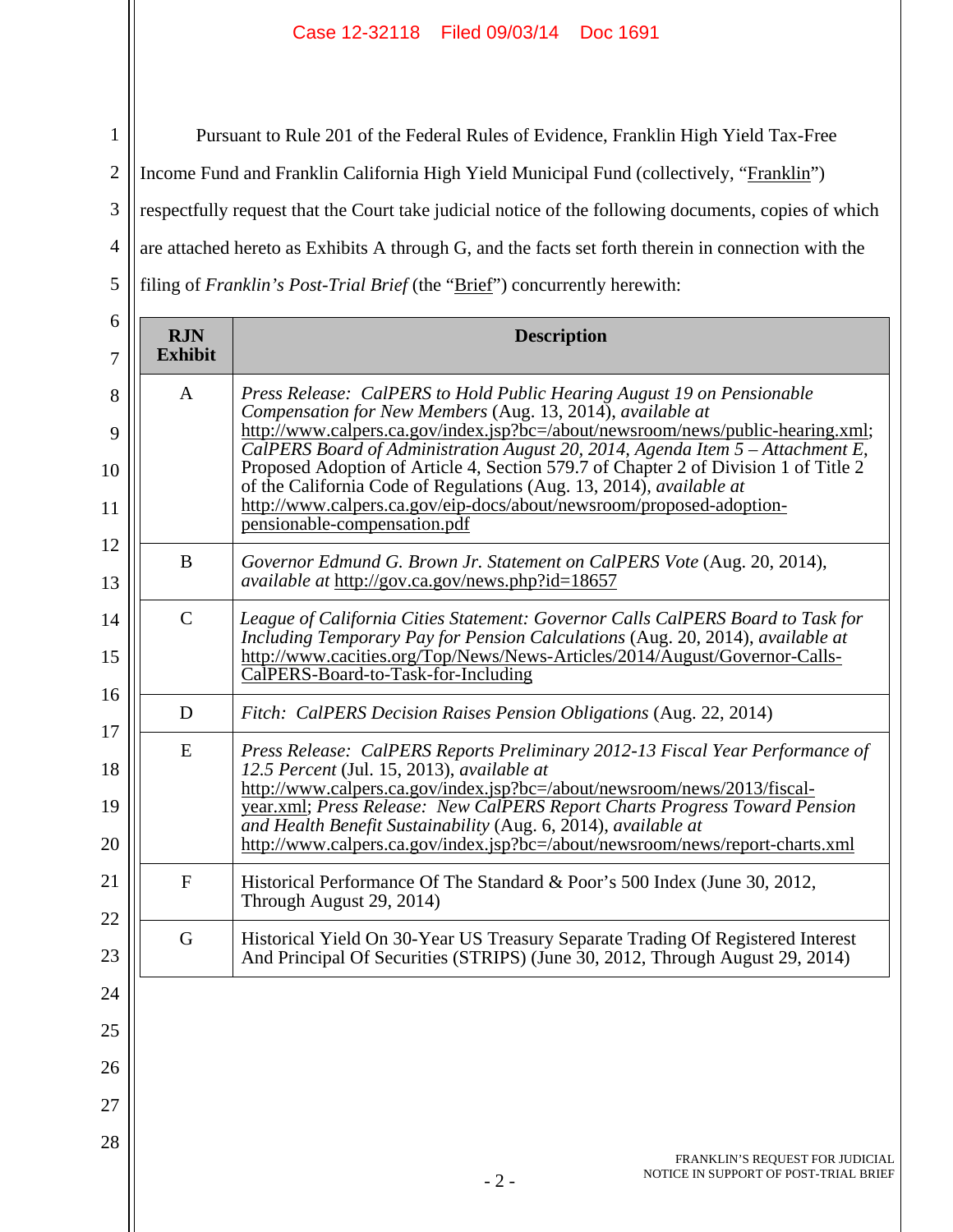### Case 12-32118 Filed 09/03/14 Doc 1691

The documents attached as Exhibits A through G and the facts set forth therein are appropriately subject to judicial notice. Rule 201 of the Federal Rules of Evidence allows a court, at any stage of the proceeding, $<sup>1</sup>$  to take notice of "adjudicative" facts that "can be accurately and</sup> readily determined from sources whose accuracy cannot reasonably be questioned." Fed. R. Evid. 201(b). Rule 201(d) requires that a court take judicial notice of such information upon request of a party. *See* Fed. R. Evid. 201 Advisory Committee Notes ("The taking of judicial notice is mandatory, under subdivision (d), only when a party requests it and the necessary information is supplied.").

9 10 11 12 13 14 15 16 17 18 19 20 Here, the documents attached as Exhibit A (CalPERS press release of August 13, 2014), Exhibit B (Governor Brown press release of on August 20, 2014), and Exhibit E (CalPERS press releases of July 15, 2013, and August 6, 2014) are statements issued by governmental entities and are available on governmental websites. They represent information capable of accurate and ready determination by resort to sources whose accuracy cannot reasonably be questioned and properly are the subject of judicial notice. *See, e.g.*, *Taleff v. Sw. Airlines Co.*, 554 F. App'x 598, 599 n.1 (9th Cir. 2014) ("We grant Appellants' request for judicial notice of a Department of Justice press release dated April 26, 2011, announcing the closure of its investigation into the challenged merger . . . .") (citing *Daniels-Hall v. Nat'l Educ. Ass'n*, 629 F.3d 992, 998-99 (9th Cir. 2010)); *Hansen Beverage Co. v. Innovation Ventures, LLC*, No. 08-CV-1166-IEG (POR), 2009 WL 6597891, at \*2 (S.D. Cal. Dec. 23, 2009) (courts may take judicial notice of documents available through government agency websites).

21 22 23 24 25 Exhibit C (statement issued by the League of California Cities on August 20, 2014) and Exhibit D (statement issued by Fitch also on August 22, 2014) also represent information capable of accurate and ready determination by resort to sources whose accuracy cannot reasonably be questioned and are properly the subject of judicial notice. *See, e.g., Toshiba Corp. v. CDI Media, Inc.*, No. 13 Civ. 6760 (SAS), 2014 WL 643702, at \*1 n.4 (S.D.N.Y. Feb. 19, 2014) (court took

26

<sup>27</sup> 28  $\frac{1}{1}$  *Newhouse v. Aurora Bank FSB*, 915 F. Supp. 2d 1159, 1162 n.3 (E.D. Cal. 2013) ("Plaintiffs' argument regarding the timing of taking judicial notice is also unavailing because '[t]he court may take judicial notice at any stage of the proceeding.'") (citations omitted).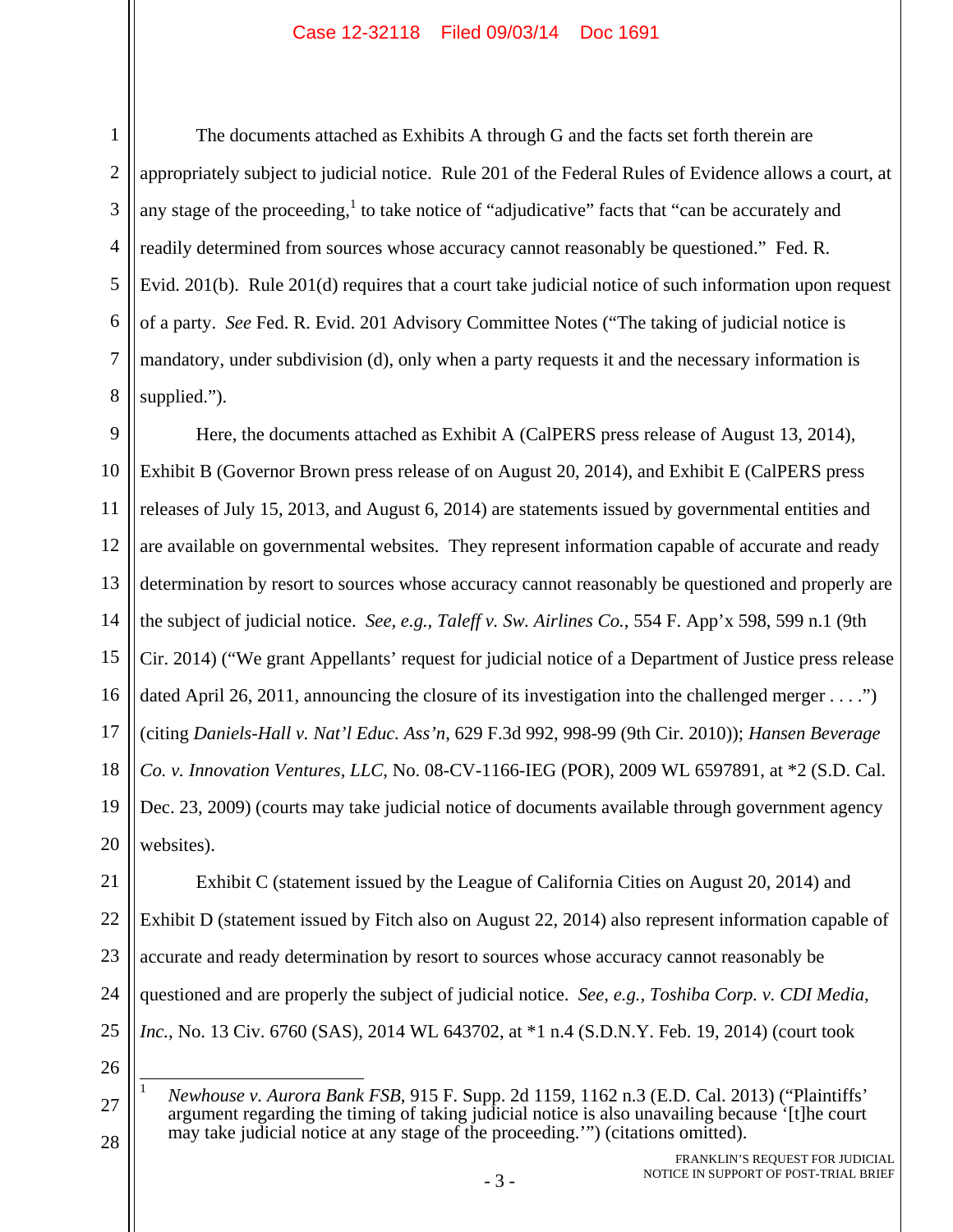### Case 12-32118 Filed 09/03/14 Doc 1691

1 2 3 4 5 6 judicial notice of fact that company changed name as of certain date based on information contained in company's press release); *In re Toyota Motor Corp. Hybrid Brake Mkt., Sales, Practices & Prods. Liab. Litig.*, 890 F. Supp. 2d 1210, 1216 n.3 (C.D. Cal. 2011) (court took judicial notice of press release announcing anti-lock brake system recall by Toyota); *Anschutz Corp. v. Merrill Lynch & Co.*, 785 F. Supp. 2d 799, 834 (N.D. Cal. 2011) (granting request for judicial notice of press release issued by Deutsche Bank AG).

7 8 9 10 11 12 13 14 15 16 17 Finally, Exhibit F (compilation of data regarding historical performance of the Standard  $\&$ Poor's 500 index from June 30, 2012, through August 29, 2014) and Exhibit G (compilation of historical yield on 30-year US Treasury Separate Trading of Registered Interest and Principal of Securities (STRIPS) from June 30, 2012, to August 29, 2014) are compilations of public financial market information and appropriately the subject of judicial notice here. *See, e.g., Pugh v. Tribune Co.*, 521 F.3d 686, 691 n.2 (7th Cir. 2008) (judicial notice taken of the publicly reported price of a company's stock before and after the disclosure of the overstated circulation numbers); *Ieradi v. Mylan Labs., Inc.*, 230 F.3d 594, 600 n.3 (3d Cir. 2000) (judicial notice taken of stock prices over time); *SEC v. Goldstone*, 952 F. Supp. 2d 1060, 1219 (D.N.M. 2013) (judicial notice taken of summary facts regarding financial markets, including "Dow Jones Averages February 1, 2008 – May 1, 2008, Yahoo! Finance (May 11, 2012)").

18 19 Based on the foregoing, Franklin requests that the Court take judicial notice of the documents attached as Exhibits A through G and the facts set forth therein.

20

21

22

23

24

25

26

27

28

Dated: September 3, 2014 JONES DAY

 By: */s/ James Johnston*  James O. Johnston Joshua D. Morse

> *Attorneys for Franklin High Yield Tax-Free Income Fund and Franklin California High Yield Municipal Fund*

> > FRANKLIN'S REQUEST FOR JUDICIAL NOTICE IN SUPPORT OF POST-TRIAL BRIEF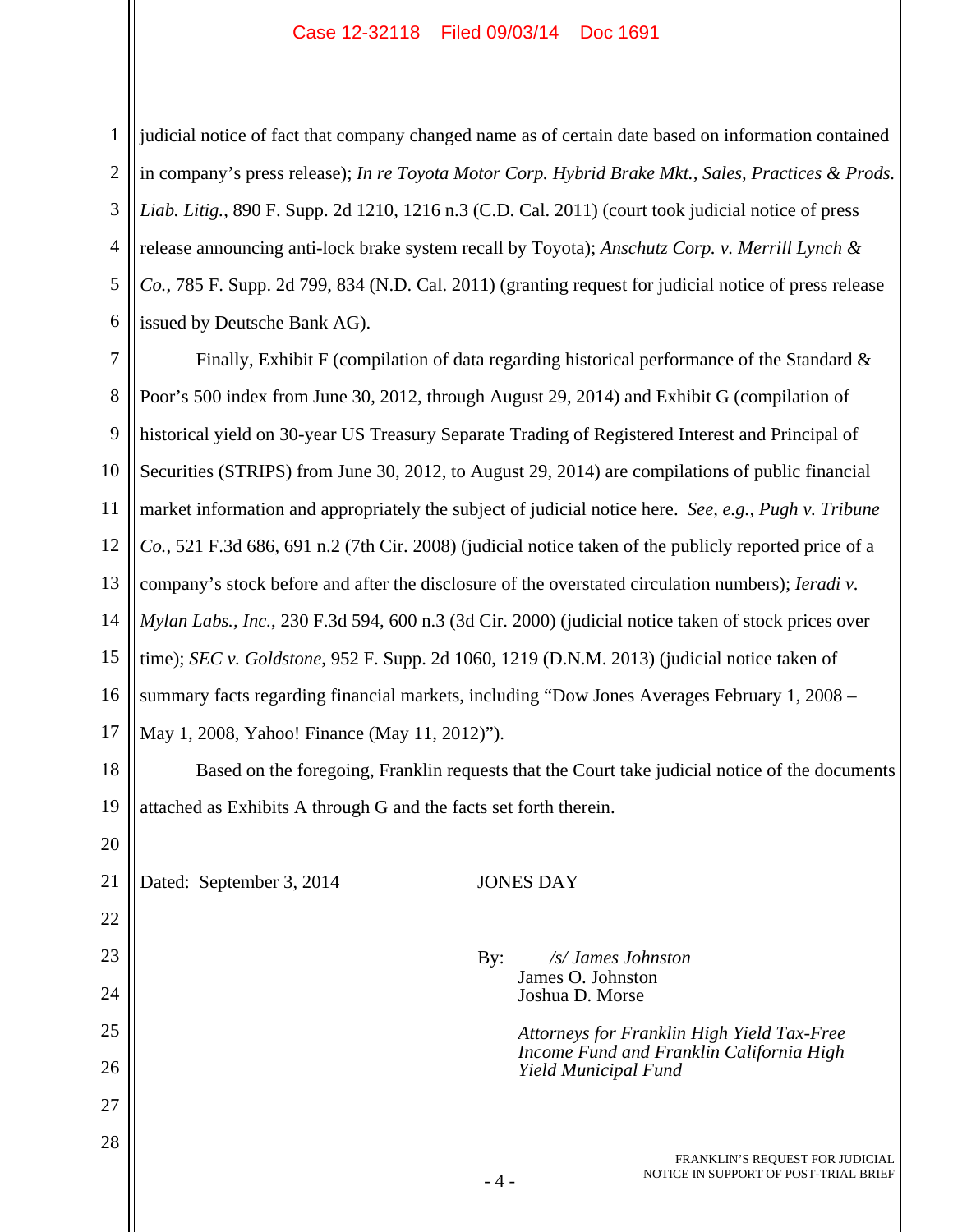# **EXHIBIT A**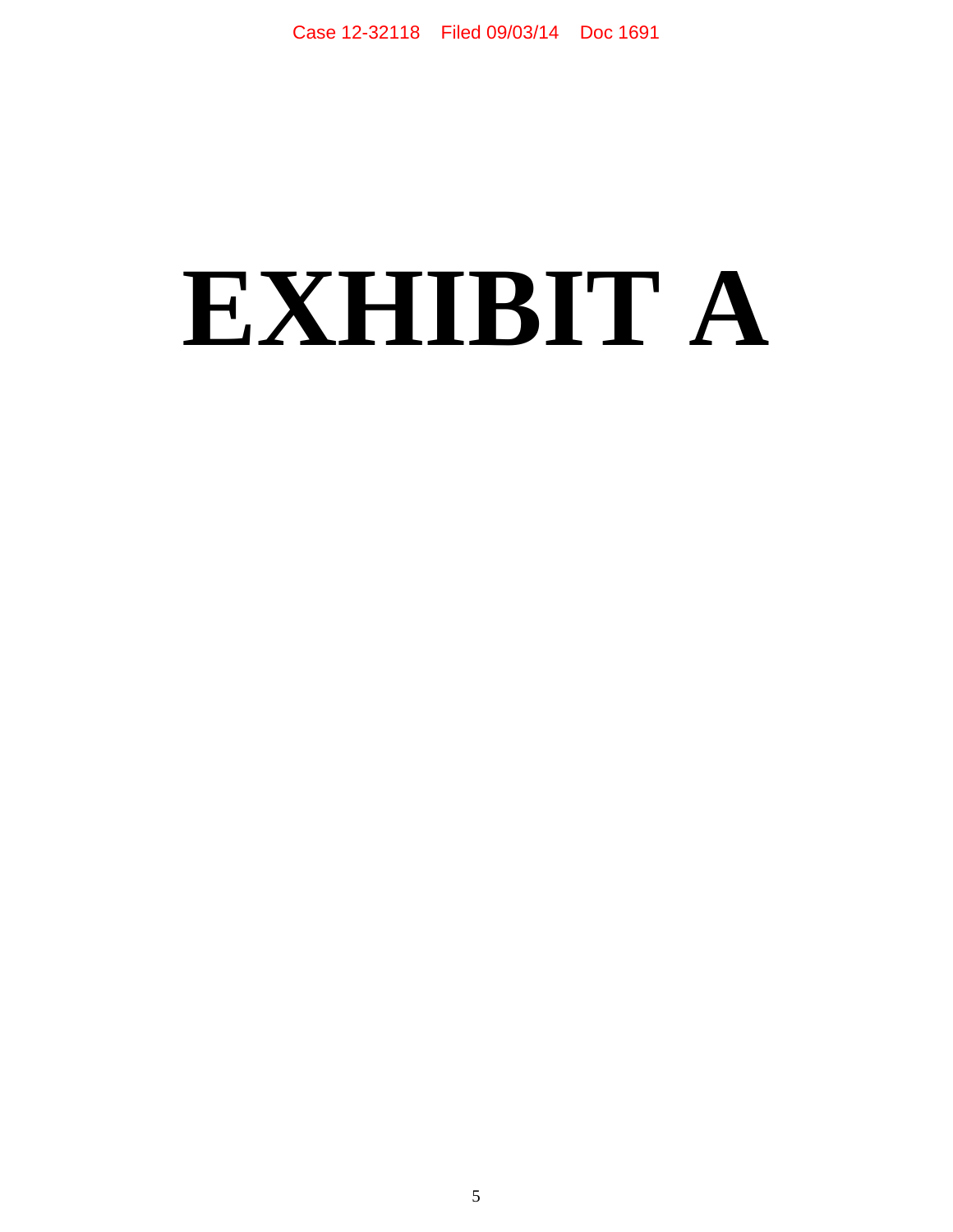### CalPERS to Hold Public Hearing August 19 on Pensionable Compensation for New Mem... Page 1 of 1 Case 12-32118 Filed 09/03/14 Doc 1691



**About CalPERS** > **Newsroom** > **News** > **CalPERS to Hold Public Hearing August 19 on Pensionable Compensation for New Members**

#### **News**

**August 13, 2014 External Affairs Branch (916) 795-3991 Robert Udall Glazier, Deputy Executive Officer Brad Pacheco, Chief, Office of Public Affairs Contact: Amy Morgan, Information Officer newsroom@calpers.ca.gov**

#### **CalPERS to Hold Public Hearing August 19 on Pensionable Compensation for New Members**

**SACRAMENTO, CA** – The California Public Employees' Retirement System (CalPERS) Board of Administration will hold a public informational hearing on draft regulations that define pensionable compensation for new members, with the implementation of the Public Employees' Pension Reform Act (PEPRA).

The proposed new regulation is intended to clarify the types of pensionable compensation items that state, public agencies, and school employers report to CalPERS as part of a new member's retirement benefit. The most common items excluded as pensionable for new PEPRA members are bonuses, uniform allowance, and any ad hoc payments. Members who were hired on or after January 1, 2013 are considered new members under PEPRA.

Compensation that is reportable for classic members is unaffected under the new regulation.

The hearing will take place on August 19, 2014 at 9:30 a.m. in the CalPERS Lincoln Plaza North auditorium at 400 P Street in Sacramento, California. The hearing will also be webcast live at www.calpers.ca.gov.

###

6

#### **Additional Resources**

**Pension and Health Benefits Committee August 19 Board Agenda Notice of Proposed Regulatory Action** (PDF) **California Regulatory Notice Register 2014** (PDF) **Summary of Public Comments** (PDF) **Original Comments and Responses** (PDF) **Proposed PEPRA Regulation** (PDF)

Dated: 08-13-2014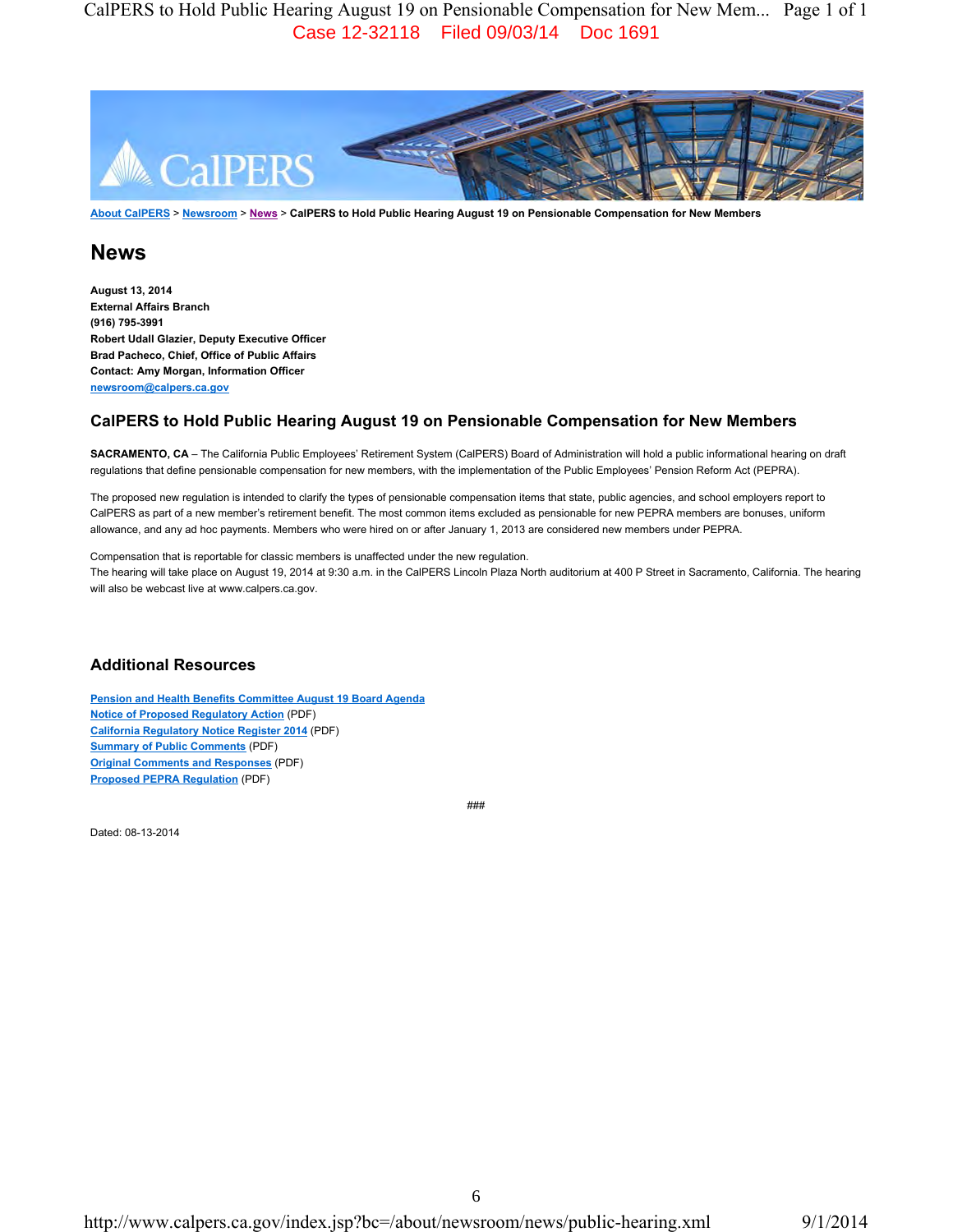## **Title 2. California Public Employees' Retirement System (CALPERS)**

### **Proposed Adoption of Article 4, Section 579.7 of Chapter 2 of Division 1 of Title 2 of the California Code of Regulations**

### **Section 579.7. Pensionable Compensation.**

(a) For purposes of determining "pensionable compensation" pursuant to Government Code section 7522.34 for new members under 7522.04(f), it must meet all the following four criteria:

(1) "Pensionable compensation" means the normal monthly rate of pay or base pay and;

(A) Must be for normally required duties.

- (B) Must be historically consistent with prior payments for the job classification.
- (C) Must be reported periodically as earned.

(2) "Pensionable compensation" is paid in cash to similarly situated members of the same group or class of employment;

- (A) As used in this part, "group or class of employment" means a number of employees considered together because they share similarities in job duties, work location, collective bargaining unit, or other logical work-related grouping. One employee may not be considered a group or class.
- (B) Increases in pensionable compensation granted to an employee shall be limited during the final compensation period applicable to the employee, as well as the two years immediately preceding the final compensation period, to the average increase in pensionable compensation during the same period reported by the employer for all employees who are in the closest related group or class.

(3) "Pensionable compensation" is for services rendered on a full-time basis during normal working hours; and

(4) "Pensionable compensation" is paid pursuant to a publicly available pay schedule which meets all the following criteria;

- (A) Has been duly approved and adopted by the employer's governing body in accordance with requirements of applicable public meetings laws;
- (B) Identifies the position title for every employee position used by the agency;
- (C) Specifies the pensionable compensation amount of each identified position, which may be stated as a single amount or as multiple amounts within a range;
- (D) Indicates the conditions for payment of the item of pensionable compensation, including, but not limited to, eligibility for, and amount of each component of pay;
- (E) Is posted at the office of the employer or immediately accessible and available for public review from the employer during normal business hours or posted on the employer's internet website:
- (F) Indicates an effective date and date of any revisions;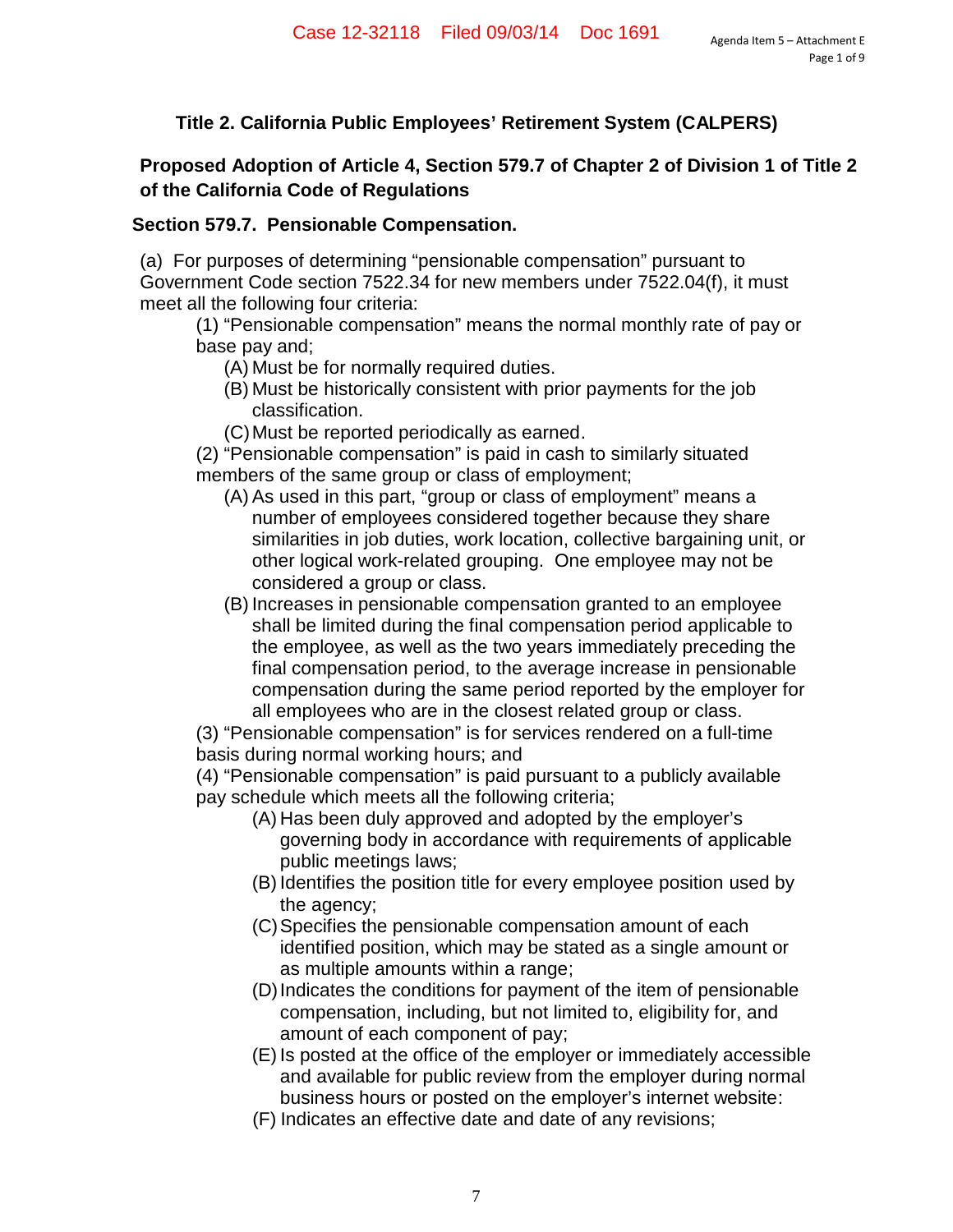- (G)Is retained by the employer and available for public inspection for not less than five years; and
- (H) Does not reference another document in lieu of disclosing the item of pensionable compensation other than those outlined in GCS 20049.

(b) The following list exclusively identifies and defines the types of pay the Board has determined meet the criteria of "pensionable compensation" for those individuals that are "new members" as defined by Government Code section 7522.04(f), so long as each of the criteria in subdivision (a) have been met. For Public Agency and Schools, all items in this subsection must be reported if contained in a publicly available pay schedule as defined in subsection (a) above.

# **(1) INCENTIVE PAY**

**Dictation/Shorthand/Typing Premium -** Compensation to clerical employees for shorthand, dictation or typing at a specified speed.

**Longevity Pay -** Additional compensation to employees who have been with an employer, or in a specified job classification, for a certain minimum period of time exceeding five years.

**Marksmanship Pay -** Compensation to local police officers, county peace officers and school police or security officers who meet an established criterion such as "certification" as a marksperson.

**Master Police Officer - Compensation to local police officers, county peace** officers and school police or security officers who meet specified requirements, years of employment, performance standards, education, Peace Officer Standard Training (POST), and perform a specialty assignment.

**Physical Fitness Program -** Compensation to local safety members, school security officers and California Highway Patrol officers who meet an established physical fitness criterion.

# **(2) EDUCATIONAL PAY**

The items of pensionable compensation outlined below shall not include reimbursement to an employee for the cost of an application or test, books, tuition or travel.

**Applicator's Differential -** Compensation to employees who are required to maintain a Qualified Pesticide Applicator's Certificate.

**Certified Public Accountant Incentive -** Compensation to miscellaneous employees passing an exam and receiving a license as a Certified Public Accountant.

**Educational Incentive -** Compensation to employees for completing educational courses, certificates and degrees which enhance their ability to do their job. A program or system must be in place to evaluate and approve acceptable courses.

The cost of education that is required for the employee's current job classification is not included in this item of pensionable compensation.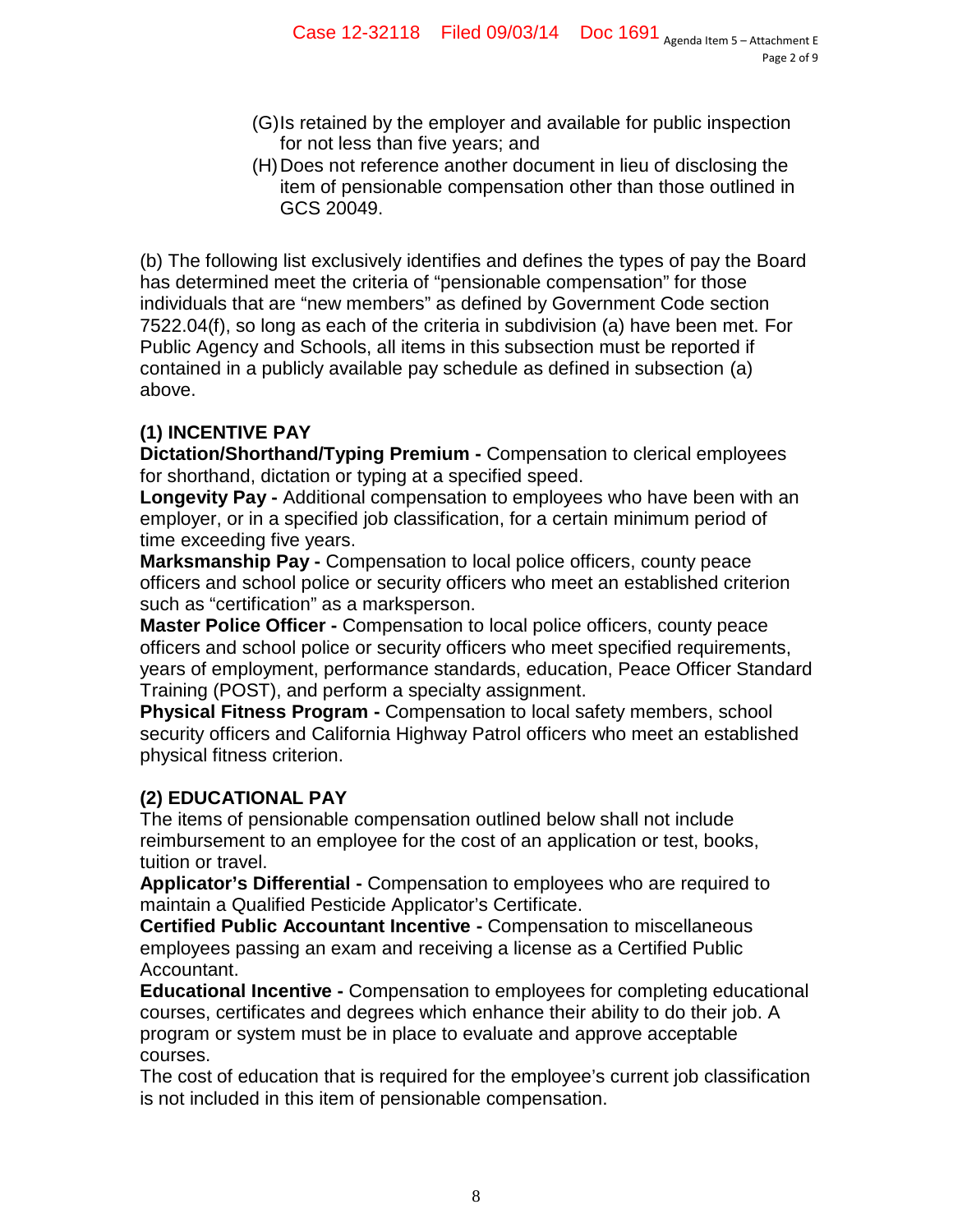**Emergency Medical Technician Pay -** Compensation to safety employees who obtain and maintain an emergency medical technical (EMT) certification.

**Engineering Registration Premium -** Compensation to engineers who have taken and passed a California engineering proficiency exam and are registered with the State of California.

**Government Agency Required Licenses -** Compensation to employees receiving and maintaining a license required by government or regulatory agencies to perform their duties.

**International Conference of Building Officials (ICBO) Certificate -** 

Compensation to building inspectors who obtain and maintain an International Conference of Building Officials (ICBO) certificate in one or more certified areas.

**Mechanical Premium (Brake Adjustment License, SMOG Inspector License) -** Compensation to employees who obtain and maintain state-required mechanical licenses.

**National Institute of Automotive Service Excellence (NIASE) Certificate -**  Compensation to mechanics who obtain and maintain a National Institute of Automotive Service Excellence (NIASE) certificate.

**Notary Pay -** Compensation to clerical employees who obtain and maintain a notary public certificate from the State of California or are deputized by an agency's chief administrative officer to sign legal or financial documents for the agency.

**Paramedic Pay -** Compensation to employees who obtain and maintain certification in auxiliary medical techniques.

Peace Officer Standard Training (POST) Certificate Pay - Compensation to local police officers, county peace officers, school police or security officers and State members who obtain Peace Officer Standard Training (POST) certification. **Reading Specialist Premium -** Compensation to certificated employees who have obtained special training and provide literacy instruction as part of their teaching duties.

**Recertification Certificate -** Compensation to local firefighters who obtain and maintain a fire safety and prevention certificate for a specified period of time. **Special Class Driver's License Pay -** Compensation to school bus drivers or street maintenance employees who are required to obtain and maintain a special class driver's license to perform their duties.

**Undergraduate/Graduate/Doctoral Credit -** Compensation to school district employees and State members who are required to obtain a specified degree.

# **(3) PREMIUM PAY**

**Temporary Upgrade Pay -** Compensation to employees who are required by their employer or governing board or body to work in an upgraded position/classification of limited duration.

# **(4) SPECIAL ASSIGNMENT PAY**

**Accountant Premium -** Compensation to rank and file employees who are routinely and consistently responsible for developing the employer's budget.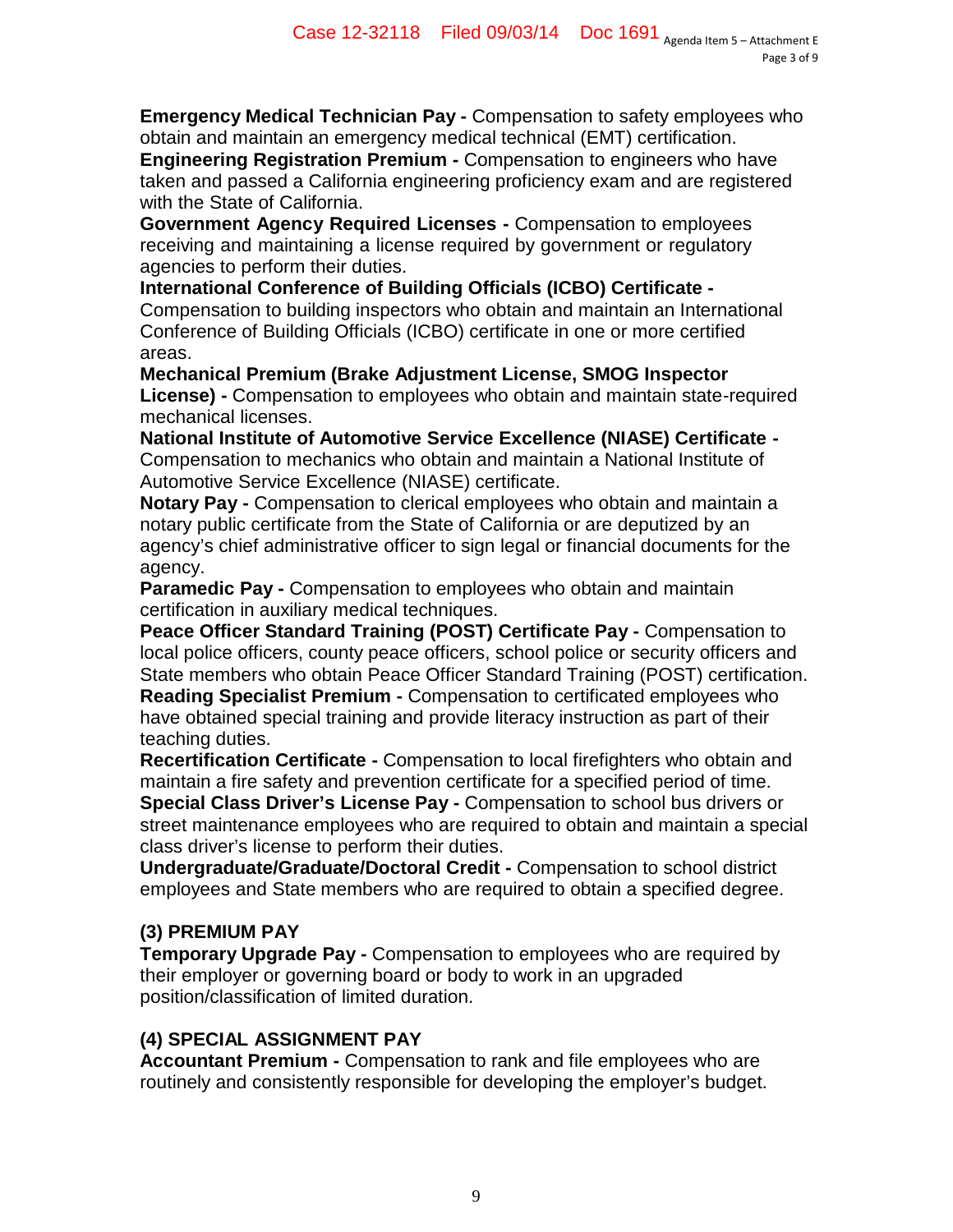**Administrative Secretary Premium -** Compensation to an administrative secretary responsible for coordinating meetings, plans and other specialized activities for the governing body of the contracting agency or school employer. **Aircraft/Helicopter Pilot Premium -** Compensation to safety employees who are routinely and consistently assigned as aircraft/helicopter pilots.

**Asphalt Work Premium -** Compensation to miscellaneous employees who are routinely and consistently assigned to mix, transport and/or apply a tar-like substance for sidewalks, roads, roofs and/or parking lots.

**Audio Visual Premium -** Compensation to miscellaneous employees who are routinely and consistently responsible for operating audio visual equipment.

**Auditorium Preparation Premium -** Compensation to school employees who are routinely and consistently assigned to prepare auditorium(s), i.e. setting up stages, lighting, props and chairs for performing arts purposes.

**Bilingual Premium -** Compensation to employees who are routinely and consistently assigned to positions requiring communication skills in languages other than English.

**Branch Assignment Premium -** Compensation to employees who are routinely and consistently assigned to a branch office or work site that is identified as "rural", "remote", or "unique".

**Canine Officer/Animal Premium -** Compensation to local police officers, county peace officers, school police or security officers or State members who are routinely and consistently assigned to handle, train and board a canine or horse. Pensionable compensation shall not include veterinarian fees, feed or other reimbursable expenses for upkeep of the animal.

**Cement Finisher Premium -** Compensation to miscellaneous employees who are routinely and consistently assigned to finish cement work, e.g. watering, brushing or surfacing.

**Circulation Librarian Premium -** Compensation to library staff who are routinely and consistently assigned to the circulation desk of the library. **Computer Operations Premium -** Compensation to employees who have

special knowledge of computer processes and applications.

**Confidential Premium -** Compensation to rank and file employees who are routinely and consistently assigned to sensitive positions requiring trust and discretion.

**Contract Administrator Coordinator Premium - Compensation to school** employees who routinely and consistently coordinate administrative contracts for instruction or facility maintenance.

**Crime Scene Investigator Premium -** Compensation to local police officers, county peace officers and school police or security officers who are routinely and consistently assigned to analyze and explore a crime scene.

**Critical Care Differential Premium -** Compensation to nursing staff who are routinely and consistently assigned to critical and intensive medical or psychological care areas.

**D.A.R.E. Premium -** Compensation to local police officers, county peace officers and school police or security officers who routinely and consistently provide training to students on drug abuse resistance.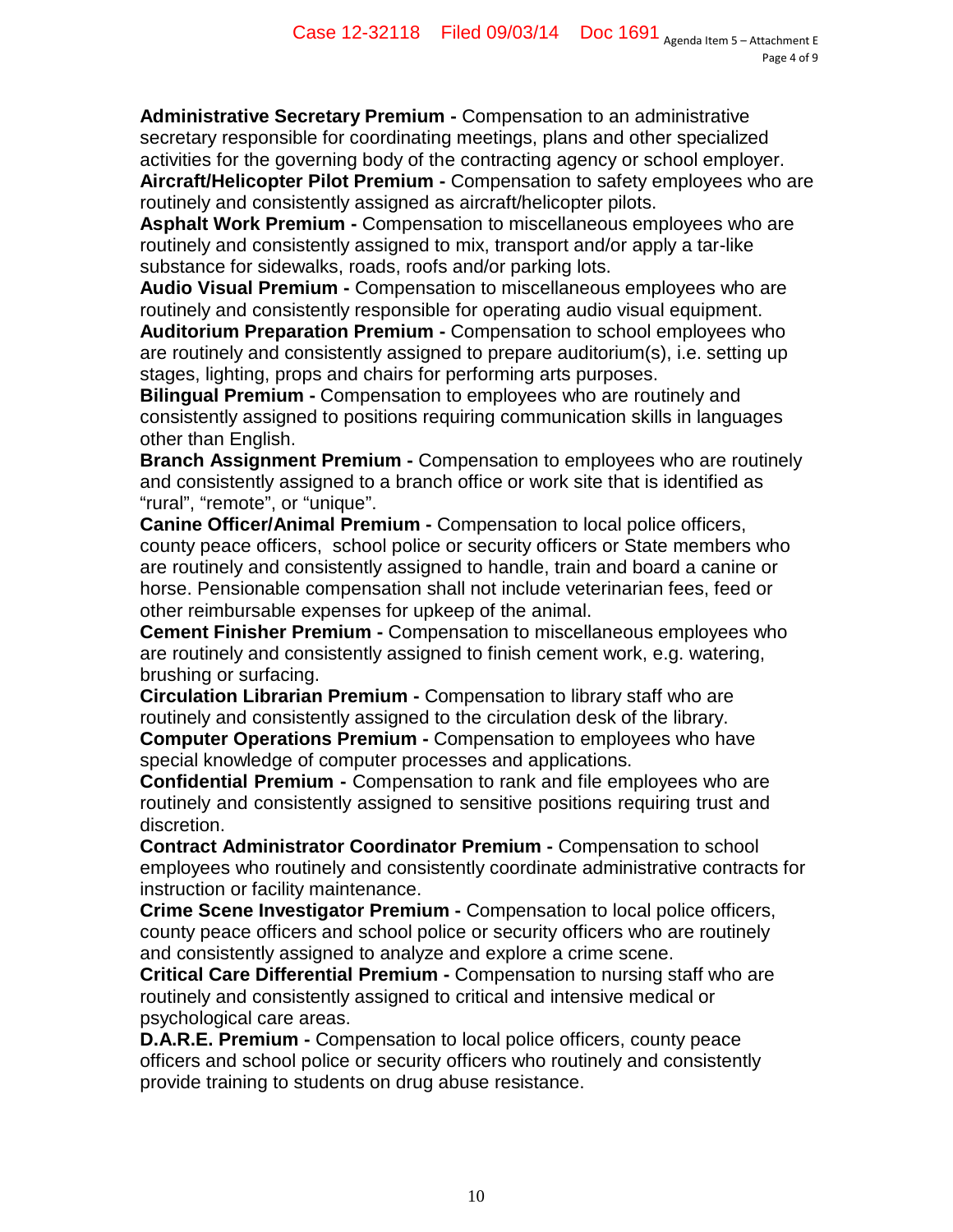**Detective Division Premium -** Compensation to local police officers, county peace officers and school police or security officers who are routinely and consistently assigned to a detective or investigative division or intelligence duties.

**Detention Services Premium -** Compensation to employees who are routinely and consistently assigned to areas where criminally charged persons are confined and nursing staff who are routinely and consistently assigned to an adult facility where criminally charged persons are confined.

**DUI Traffic Officer Premium -** Compensation to local police officers, county peace officers and school police or security officers who are routinely and consistently assigned to enforce Driving Under the Influence (DUI) of alcohol or drug laws.

**Extradition Officer Premium - Compensation to local police officers and** county peace officers who are routinely and consistently assigned to return a person to the custody of another jurisdiction.

**Fire Inspector Premium -** Compensation to "fire inspector" personnel who are routinely and consistently assigned to inspect buildings and other permanent structures for compliance with governmental safety standards.

**Fire Investigator Premium -** Compensation to "fire investigation" personnel who are routinely and consistently assigned to investigate causes of destructive burning.

**Fire Prevention Assignment Premium -** Compensation to rank and file local firefighters who are routinely and consistently assigned to specific fire inspections and investigative work during normal hours of employment that may differ from the work schedule of fire suppression personnel.

**Fire Staff Premium -** Compensation to rank and file local firefighters who are routinely and consistently assigned to administrative work during normal hours of employment that may differ from the work schedule of fire suppression personnel.

**Flight Time Premium -** Compensation to safety employees for time spent as co-pilot or crew on work related air missions.

**Float Differential Premium -** Compensation for nurses not specifically assigned to a specific station.

**Front Desk Assignment (Jail) -** Compensation to employees staffing a jail who are routinely and consistently assigned the duty of responding to questions from the public.

**Fugitive Officer Premium -** Compensation to local police officers and county peace officers who are routinely and consistently assigned to pursue persons who have or are fleeing from justice.

**Gang Detail Assignment Premium -** Compensation to local police officers, county peace officers and school police or security officers who are routinely and consistently assigned to enforce laws relating to a group of individuals banded together for unlawful activities.

**Gas Maintenance Premium -** Compensation to maintenance employees who are routinely and consistently assigned to inspect gas construction, repair instruments or perform pipeline welder duties.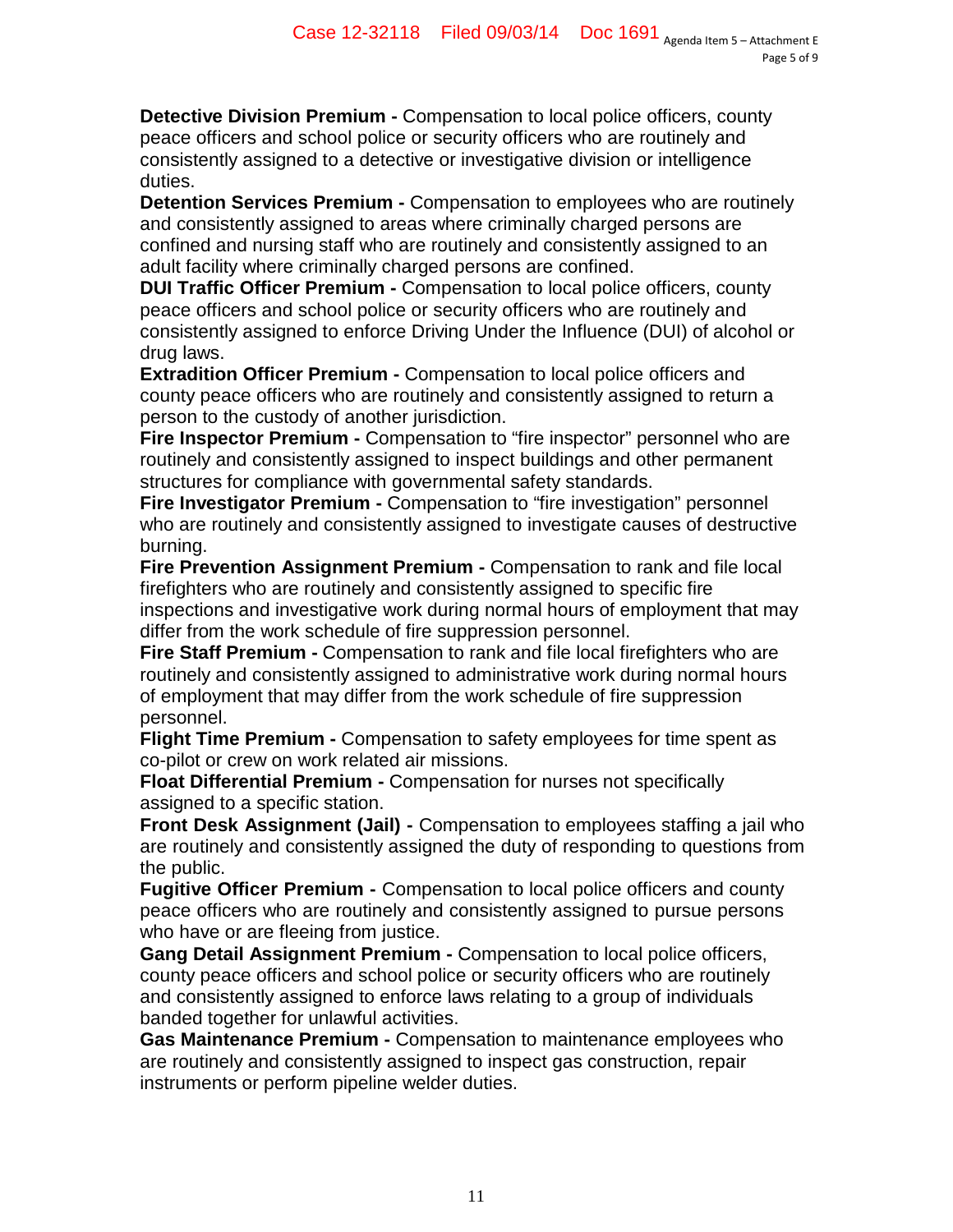**Grading Assignment Premium -** Compensation to employees who are routinely and consistently assigned to inspect the degree of rise or descent of a sloping surface.

**Hazard Premium -** Compensation to employees who are routinely and consistently exposed to toxic, radioactive, explosive or other hazardous substances or perform hazardous activities to implement health or safety procedures.

**Heavy/Special Equipment Operator -** Compensation to employees who are routinely and consistently assigned to operate heavy equipment or specialized equipment.

**Height Premium -** Compensation to employees who are routinely and consistently required to work on ladders or mechanical devices at heights over 40 feet.

**Housing Specialist Premium -** Compensation to city housing specialists who are routinely and consistently assigned to perform administrative functions of the housing division.

**Juvenile Officer Premium -** Compensation to local police officers, county peace officers and school police or security officers who are routinely and consistently assigned to enforce laws that restrict the activities of juveniles.

**Lead Worker/Supervisor Premium -** Compensation to employees who are routinely and consistently assigned to a lead or supervisory position over other employees, subordinate classifications, or agency-sponsored program participants.

**Library Reference Desk Premium -** Compensation to library staff who are routinely and consistently assigned to provide direction or resources to library patrons.

**MCO Instructor Premium -** Compensation to miscellaneous employees who are routinely and consistently assigned to train Motor Coach Operators, i.e. bus drivers.

**Motorcycle Patrol Premium -** Compensation to local police officers, county peace officers and California Highway Patrol officers who are routinely and consistently assigned to operate and/or patrol on motorcycle.

**Mounted Patrol Premium -** Compensation to local police officers and county peace officers who are routinely and consistently assigned to patrol on horseback.

**Narcotic Division Premium -** Compensation to local police officers, county peace officers and school police or security officers who are routinely and consistently assigned to drug enforcement.

**Paramedic Coordinator Premium - Compensation to paramedics who are** routinely and consistently assigned to coordinate training activities in auxiliary medical techniques.

**Park Construction Premium -** Compensation to groundskeepers who are routinely and consistently assigned to build park equipment.

**Park Maintenance/Equipment Manager Premium -** Compensation to park maintenance employees who are routinely and consistently assigned to equipment management and other administrative duties.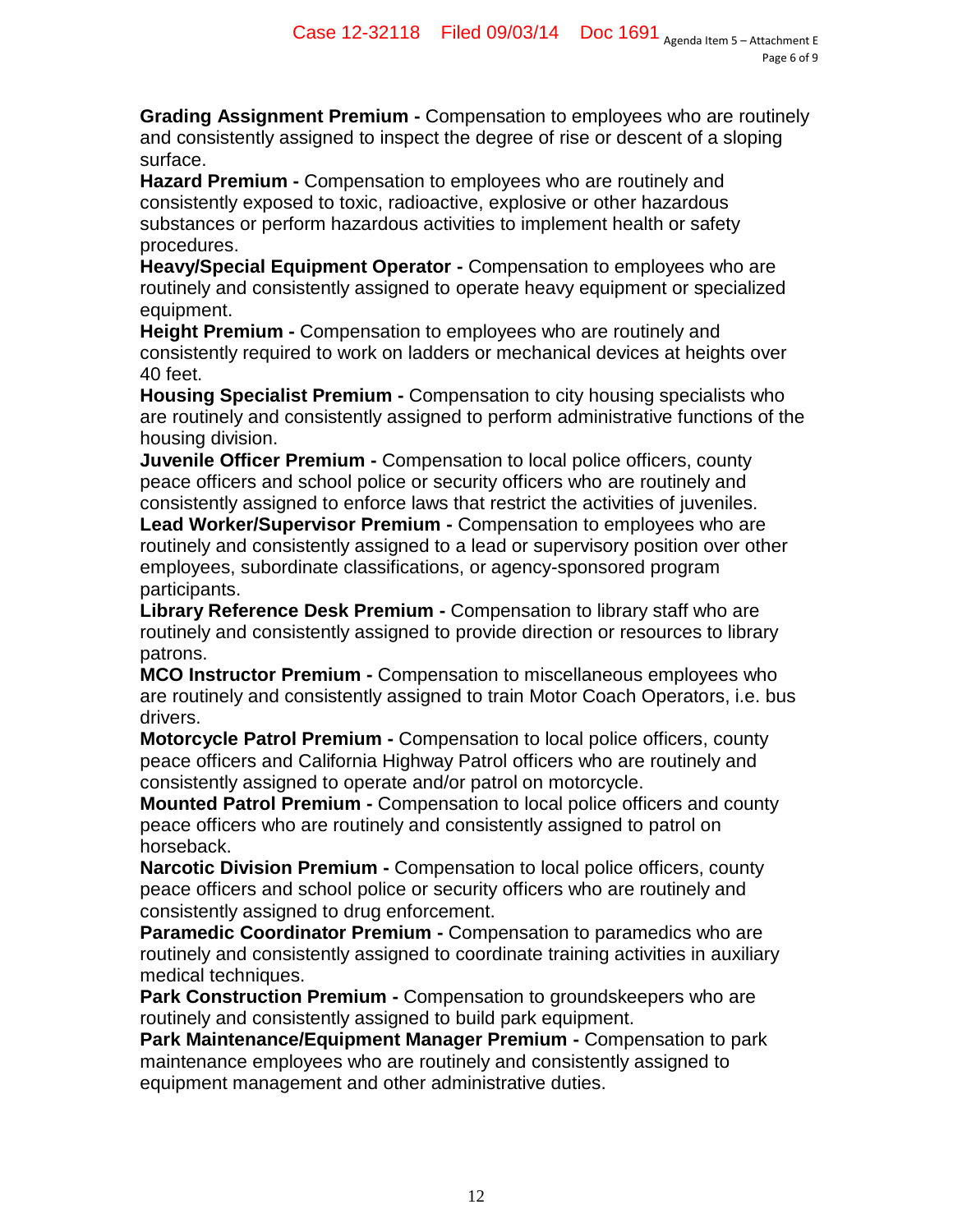**Parking Citation Premium -** Compensation to employees who are routinely and consistently assigned to read parking meters and cite drivers who have violated parking laws.

**Patrol Premium -** Compensation to local police officers, county peace officers and school police or security officers who are routinely and consistently assigned to patrol detail.

**Plumber Irrigation System Premium -** Compensation to plumbers who are routinely and consistently assigned as irrigation systems plumbing specialists. **Police Administrative Officer -** Compensation to rank and file police officers, county peace officers and school police or security officers who are routinely and consistently assigned to police administration to provide support for the

police chief and command staff in the operation of the police department. **Police Investigator Premium - Compensation to rank and file local police** officers, county peace officers and school police or security officers who are routinely and consistently assigned to analyze crimes or investige accidents.

**Police Liaison Premium -** Compensation to rank and file local police officers, county peace officers and school police or security officers who are routinely and consistently assigned to function as a liaison between special persons, groups or courts and the police/sheriff department.

**Police Polygraph Officer -** Compensation to local police officers, county peace officers and school police or security officers who are routinely and consistently assigned to administer and interpret polygraph exams.

**Police Records Assignment Premium -** Compensation to employees who are routinely and consistently assigned to the police records division.

**Rangemaster Premium -** Compensation to local police officers, county peace officers and school police or security officers who are routinely and consistently assigned to supervise the target range facilities and all related activities.

**Refugee Arrival Cleanup Premium -** Compensation to employees who are routinely and consistently assigned to cleanup from activities directly related to refugee arrival flights.

**Refuse Collector Premium -** Compensation to maintenance employees who are routinely and consistently assigned to collect refuse.

**Safety Officer Training/Coordinator Premium - Compensation to employees** who are routinely and consistently assigned to instruct personnel in safety procedures.

**Sandblasting Premium - Compensation to miscellaneous employees who are** routinely and consistently assigned to operate sandblasting equipment.

**School Yard Premium -** Compensation to part-time school district employees who are routinely and consistently assigned to supervise students during recreation.

**Search Pay Premium - Compensation to employees who are routinely and** consistently assigned to search and process prisoners in the induction area of jails.

**Severely Disabled Premium -** Compensation to school instructional aides who are routinely and consistently assigned to work with severely disabled students. **Sewer Crew Premium - Compensation to laborers who are routinely and** consistently assigned to repair and maintain sewer systems.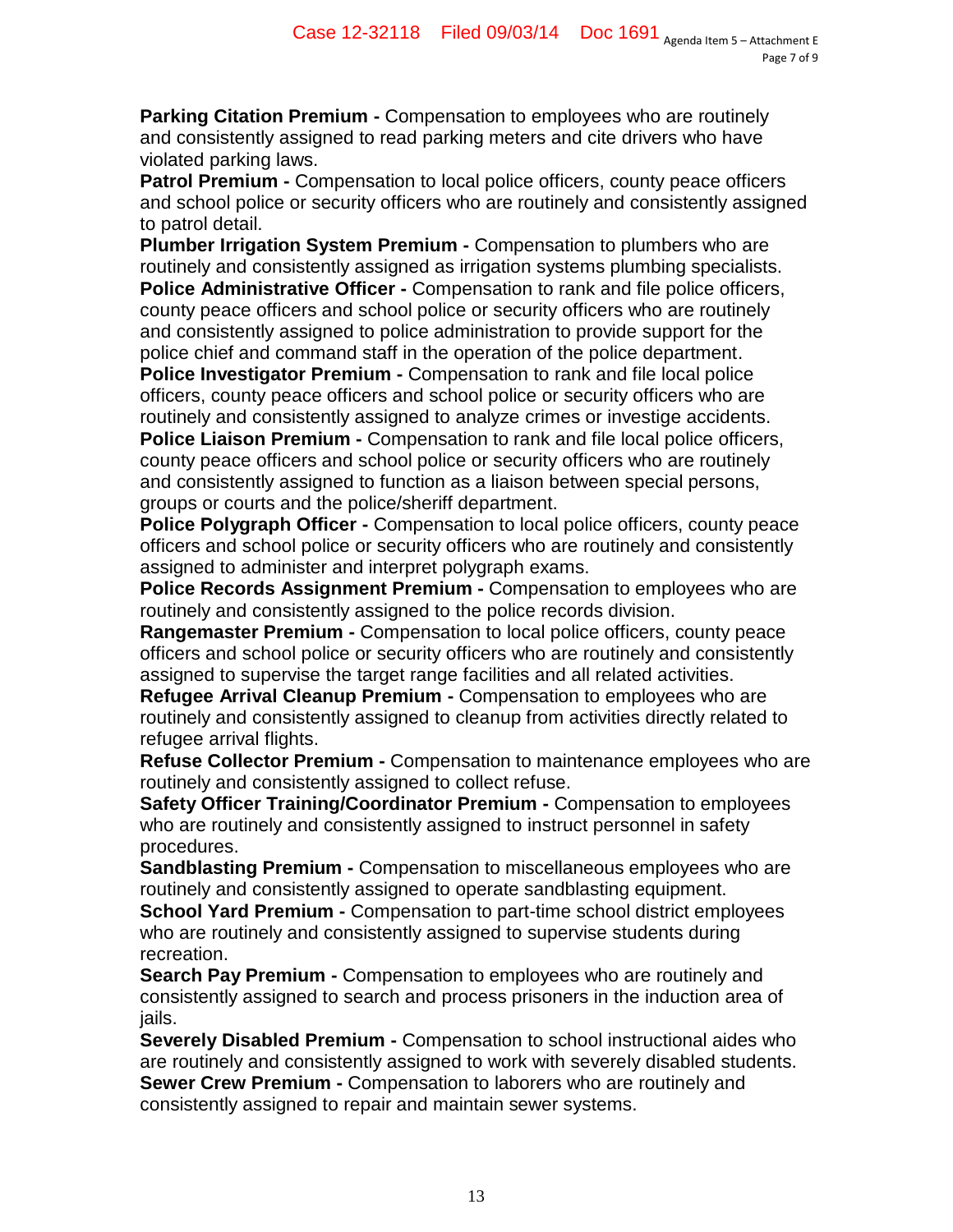**Shift Differential - Compensation to employees who are routinely and** consistently scheduled to work other than a standard "daytime" shift, e.g. graveyard shift, swing shift, shift change, rotating shift, split shift or weekends.

**Solo Patrol Premium -** Compensation to local police officers, county peace officers and school police or security officers who are routinely and consistently assigned to patrol alone in vehicles.

**Sprinkler and Backflow Premium -** Compensation to groundskeepers who are routinely and consistently assigned to repair large sprinkler head controllers, valves and backflow prevention devices.

**Street Lamp Replacement Premium - Compensation to maintenance** employees who are routinely and consistently assigned to replace street lamps from an aerial bucket.

**Tiller Premium -** Compensation to local firefighters who are routinely and consistently assigned to operate the tiller on an aerial ladder.

**Tire Technician Premium** - Compensation to equipment attendants who are routinely and consistently assigned to work on heavy duty tires, e.g. for buses and large construction equipment.

**Traffic Detail Premium** - Compensation to employees who are routinely and consistently assigned to direct traffic.

**Training Premium** - Compensation to employees who are routinely and consistently assigned to train employees.

**Tree Crew Premium** - Compensation to maintenance workers who are routinely and consistently assigned to remove, prune, or otherwise care for trees.

**Utility Meter Premium** - Compensation to miscellaneous employees who are routinely and consistently assigned to re-read utility meters, repair or set and install meters.

**Utilities Systems Operation Premium** - Compensation to maintenance or carpenter employees who are routinely and consistently assigned to planner duties in the maintenance division.

**Water Certification Premium** - Compensation to miscellaneous employees who are routinely and consistently assigned to test local water quality for compliance with governmental health standards.

# **(5) ADDITIONAL ITEMS**

**Fair Labor Standards Act (FLSA)** - Compensation paid for normal full-time work schedule including premium pay required by FLSA.

**Holiday Pay** - Additional compensation for employees who are normally required to work on an approved holiday because they work in positions that require scheduled staffing without regard to holidays.

(c) "Pensionable compensation" for all "new members" does not include;

(1) Payments determined to have been paid to increase retirement. (2) Compensation that had previously been provided in kind to the member by the employer or paid directly by the employer to a third party other than the retirement system for the benefit of the member and which was converted to and received by the member in the form of a cash payment.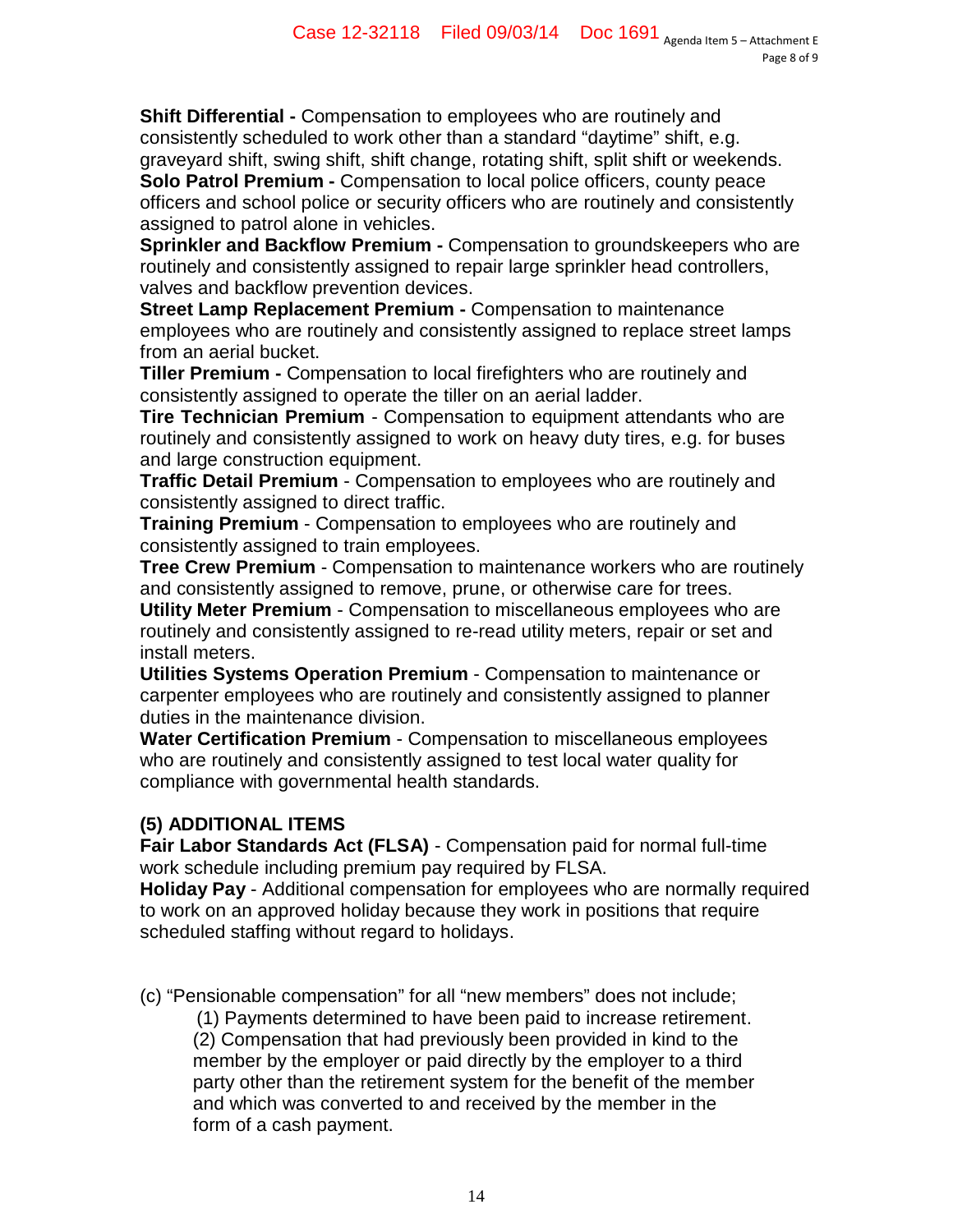- (3) Any one-time or ad hoc payments.
- (4) Severance or any other payment that is granted or awarded to a member in connection with or in anticipation of a separation from employment.
- (5) Payments for unused vacation, annual leave, personal leave, sick leave, or compensatory time off, however denominated, whether paid in a lump sum or otherwise, regardless of when reported or paid.
- (6) Payments for additional services rendered outside of normal working hours, whether paid in a lump sum or otherwise.
- (7) Any employer-provided allowance, reimbursement, or payment, including, but not limited to, one made for housing, vehicle, or uniforms.
- (8) Payment for overtime work, other than as defined in Section 207(k) of Title 29 of the United States Code.
- (9) Employer contributions to deferred compensation or defined contribution plans.
- (10) Any bonus.
- (11) Any other form of compensation inconsistent with the requirements of subsection (a).
- (12) Any other form of compensation not listed and described in subsections (b).

(d) The Board reserves the right to add to or delete from the lists provided in subdivisions (b) and (c).

Authority cited: Sections 20120 - 20124, Government Code. Reference: Sections 7522.04, 7522.34, Government Code.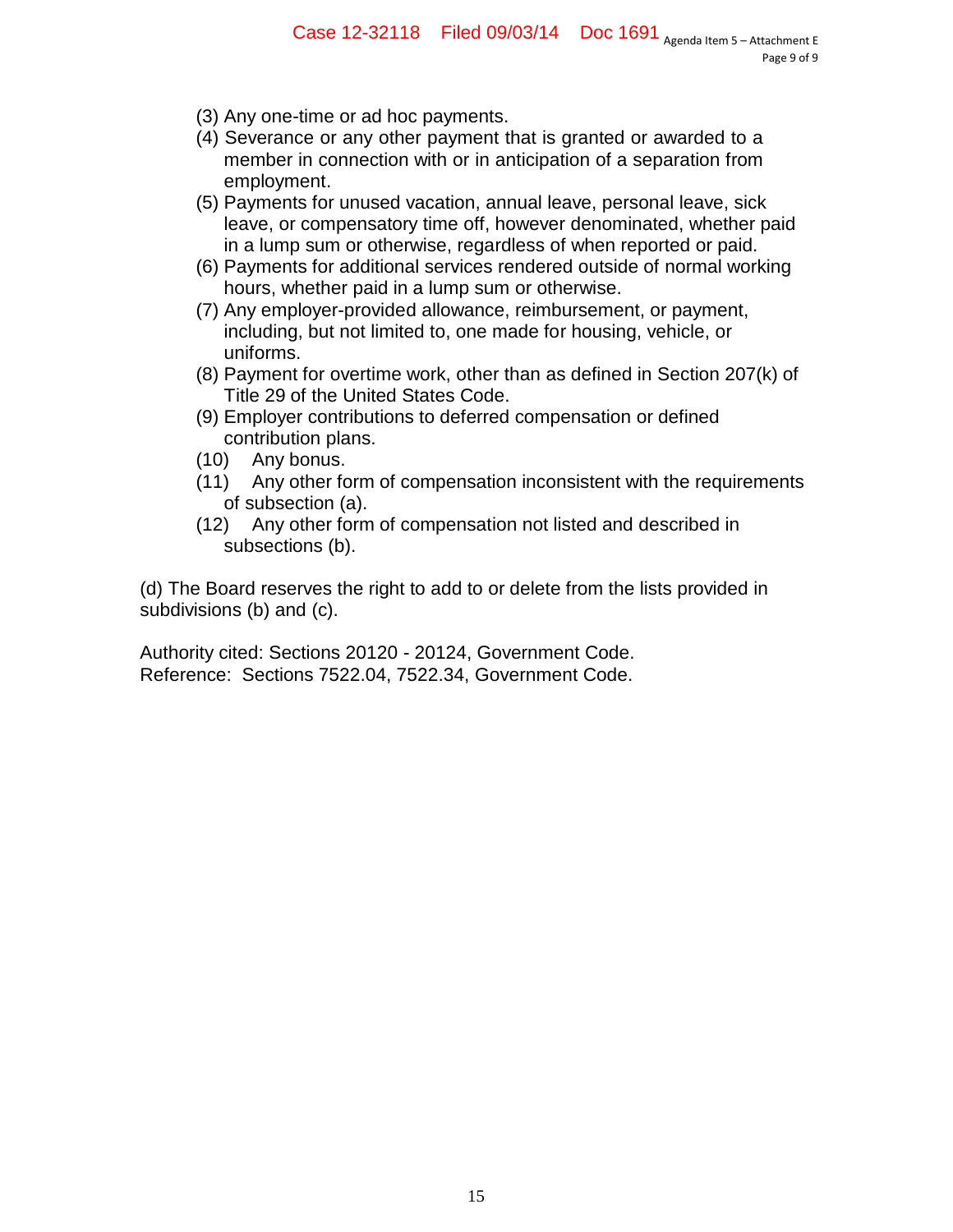# **EXHIBIT B**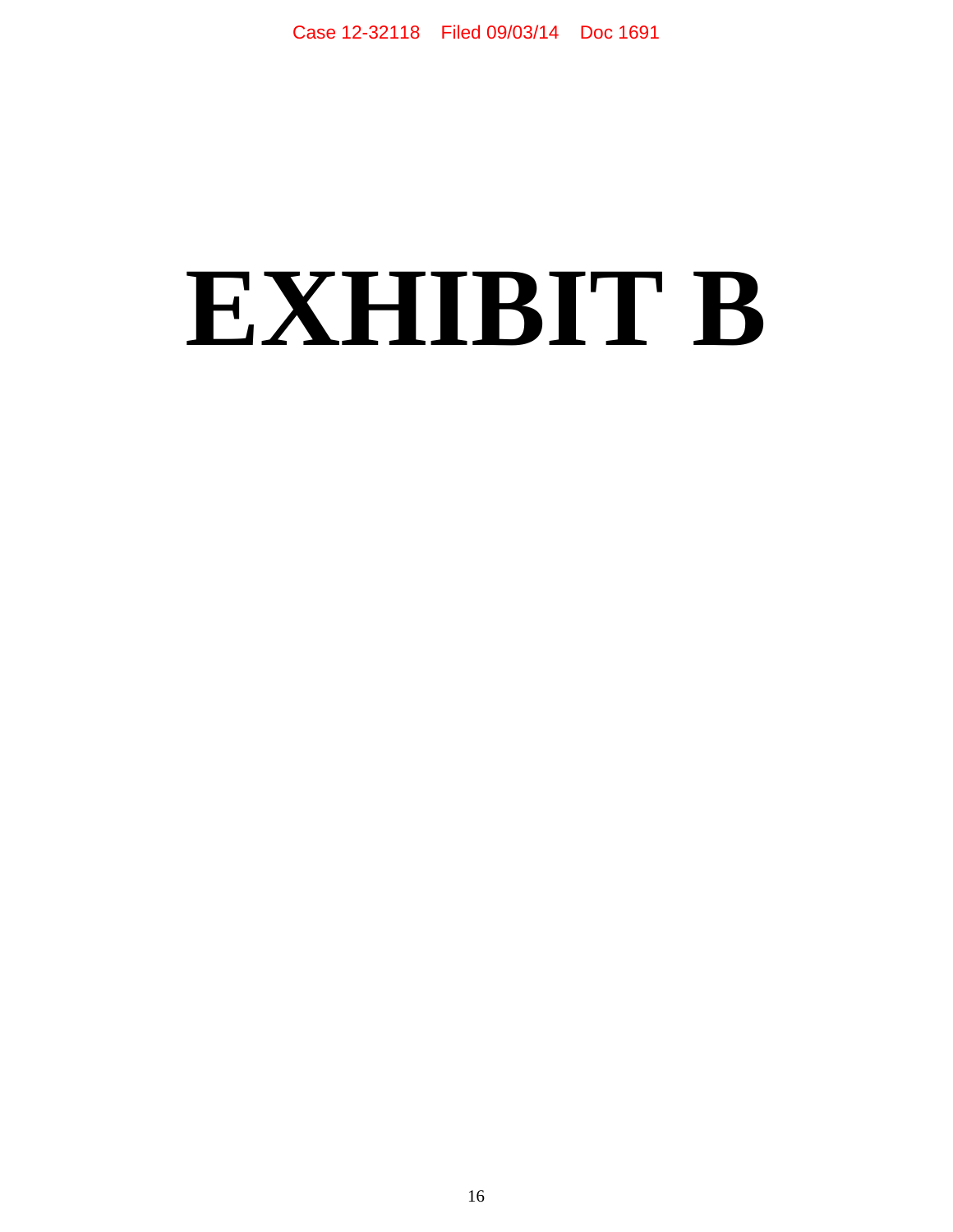

**Back to Top | Contact Us | Privacy Policy | Conditions of Use | F.A.Q. Copyright © 2010 State of California**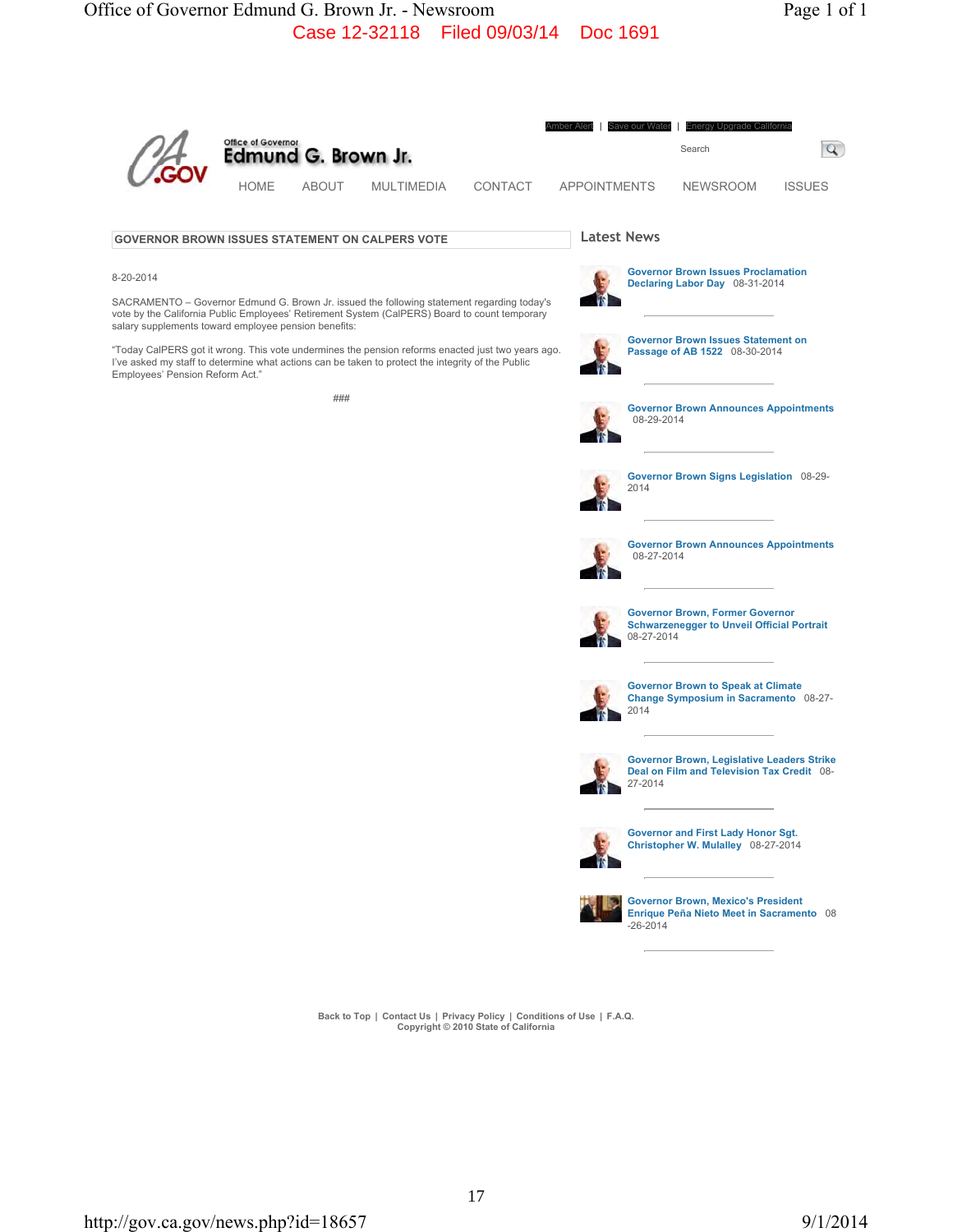# **EXHIBIT C**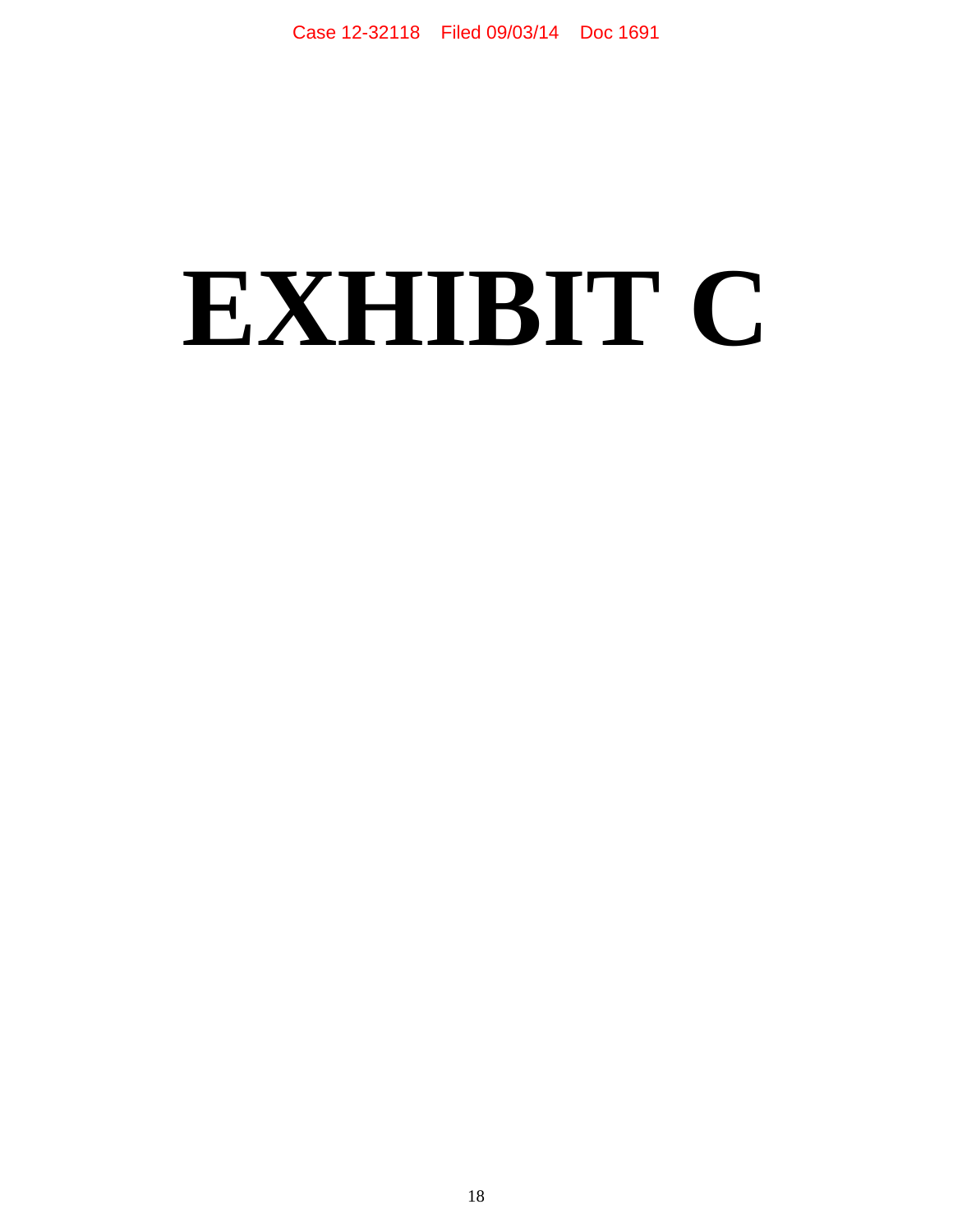League of California Cities - Governor Calls CalPERS Board to Task for Including Temp... Page 1 of 2 Case 12-32118 Filed 09/03/14 Doc 1691



Home > News > News Articles > 2014 > August > Governor Calls CalPERS Board to Task for Including Temporary Pay for Pension Calculations

Governor Calls CalPERS Board to Task for Including Temporary Pay for Pension Calculations

League Agrees with Governor, Urges Board to Reconsider Full Action

*August 20, 2014*

The CalPERS Board of Administration today voted 7-5 to approve new regulations that include close to 100 categories of "special pay" as pensionable for employees hired after the Public Employees' Pension Reform Act (PEPRA).

League Executive Director Chris McKenzie testified yesterday before the CalPERS Pension and Benefits Committee urging the members to consider the fiscal impact on cities. Gov. Jerry Brown quickly criticized today's action after he requested "temporary upgrade pay" to be excluded.

"Today CalPERS got it wrong. This vote undermines the pension reforms enacted just two years ago. I've asked my staff to determine what actions can be taken to protect the integrity of the Public Employees' Pension Reform Act," said Governor Brown.

The League is in complete agreement with the Governor's assessment that "temporary upgrade pay" should not be part of an employee's final pension calculation but urged the committee yesterday to conduct a holistic evaluation of all "ad hoc" pay categories that are prohibited by PEPRA. The board's approval of the regulations weakens PEPRA, which was passed in 2012 and amended in 2013. California cities continue to recover from the recession while shouldering the weight of rate increases in the next six years.

© 2014 League of California Cities. All rights reserved.

1400 K Street Suite 400, Sacramento, CA 95814• Phone: (916) 658-8200 • Fax: (916) 658-8240 Contact Us • Site Map • NEW Privacy Policy • NEW Terms of Use • Website by PMC

19

http://www.cacities.org/Top/News/News-Articles/2014/August/Governor-Calls-CalPERS-B... 9/1/2014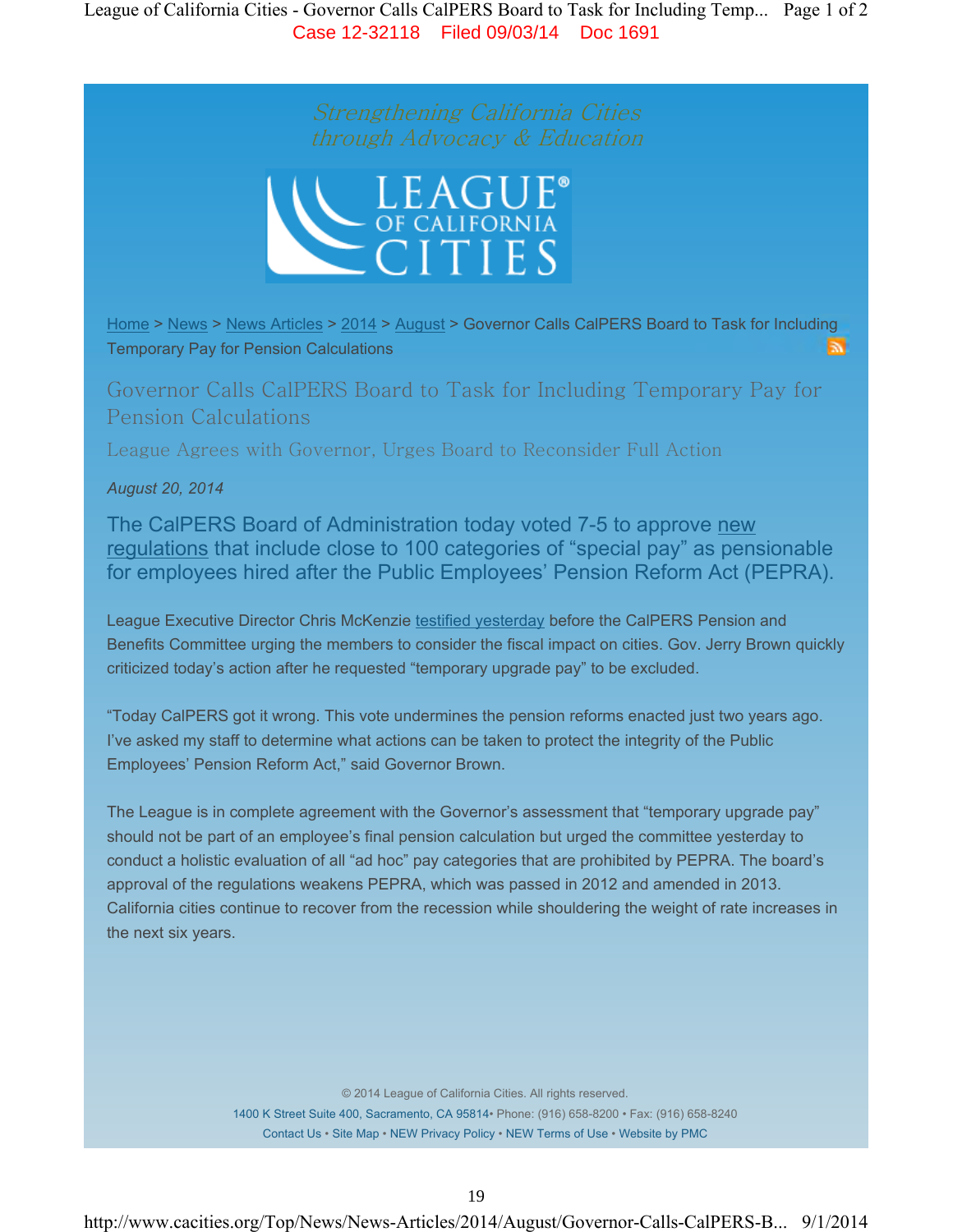League of California Cities - Governor Calls CalPERS Board to Task for Including Temp... Page 2 of 2 Case 12-32118 Filed 09/03/14 Doc 1691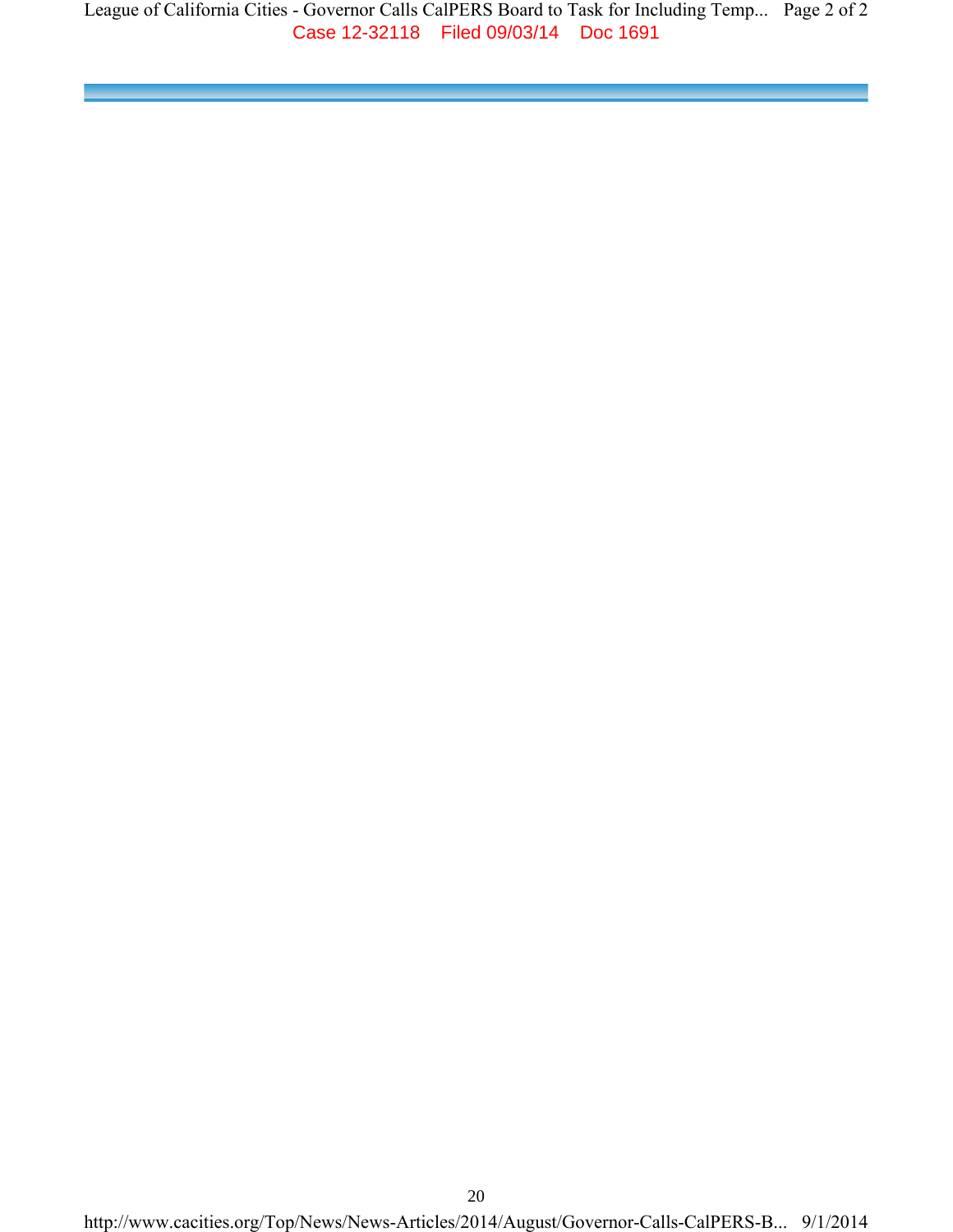# **EXHIBIT D**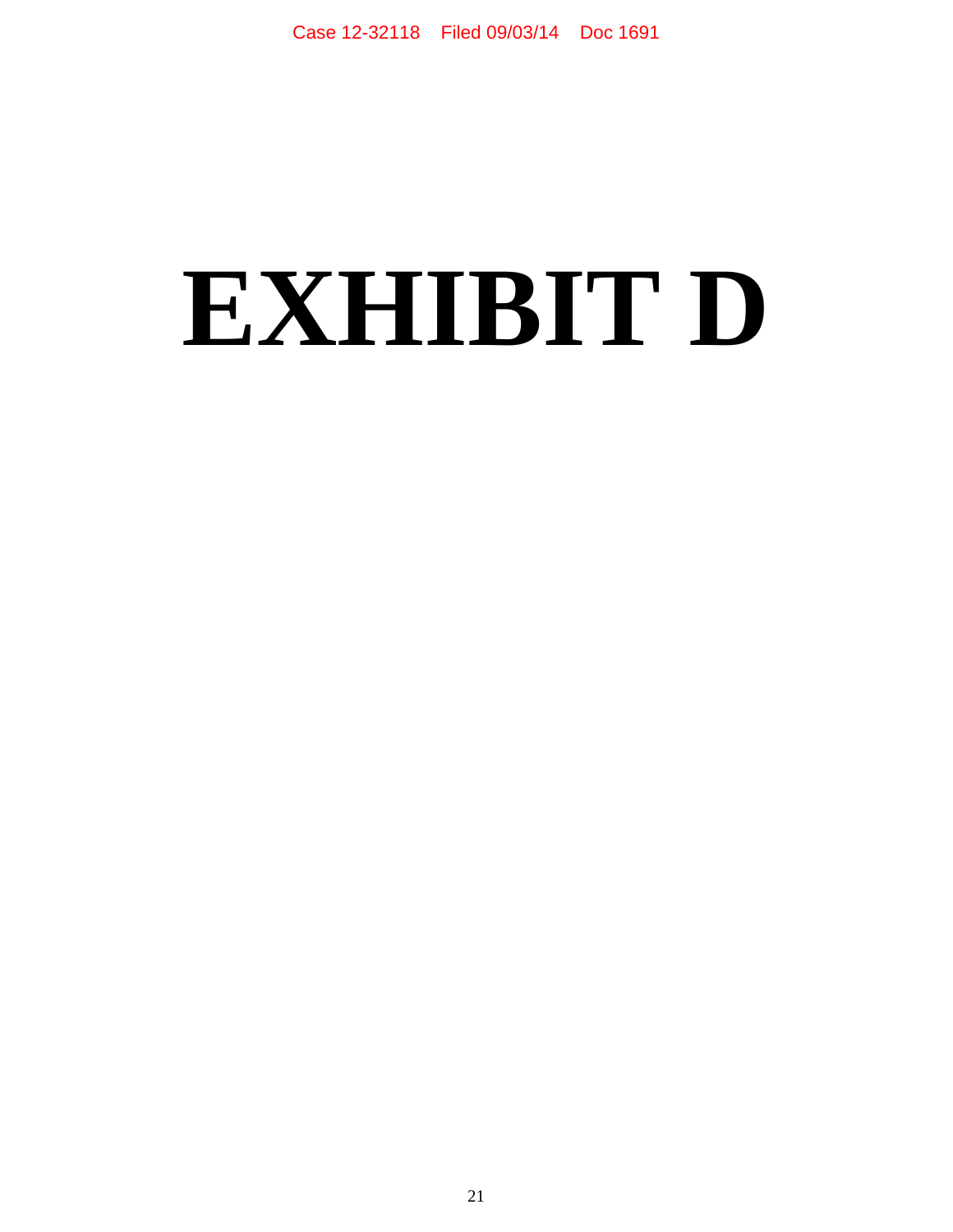# **FitchRatings**

### Fitch: CalPERS Decision Raises Pension Obligations Endorsement Policy 22 Aug 2014 2:51 PM (EDT)

Fitch Ratings-San Francisco-22 August 2014: A recent decision by the board of the California Public Employees' Retirement System (CalPERS) will raise funding pressures on public employers, Fitch Ratings says. The state, school districts and local governments are already facing materially higher projected contributions caused by past investment results and recent actuarial changes intended to improve the sustainability of the plans over time. We expect legal and institutional battles to continue given the high stakes of pension reform for both public employers and employees.

The actuarial value of CalPERS' unfunded pension liabilities was \$57.4 billion, as of the most recent valuation date. The Aug. 20 decision expands the definition of pensionable compensation for most newly hired public workers, allowing temporary and special assignment payments, among numerous categories of compensation outside of workers' base pay, to be included along with base pay in pension calculations.

The expanded definition of pensionable compensation exposes public employers to higher pension liabilities and contribution expenses, and appears to be a step backward from recent reforms. The Public Employees' Pension Reform Act of 2013 (PEPRA) narrowed the definition of pensionable compensation for public employees in an effort to address "pension spiking," the inflation of base pay for purposes of pension benefit calculations. This decision expands the definition of pensionable compensation, in apparent conflict with PEPRA, and will increase pension costs for public employers if implemented.

The magnitude of impact from this decision is not yet clear, but it raises more questions about the sustainability of California's pension reform efforts, which continue to face legal and institutional challenges. Particularly worrisome to Fitch is the absence of detailed information on the analysis of its projected costs. The decision has been sharply criticized by Gov. Jerry Brown, who cited its conflicts with recent state legislation intended to reduce pension costs. City-led pension reform efforts in San Diego and San Jose remain mired in litigation while this CalPERS decision appears to open up a new front for challenging reform efforts.

Contact:

Stephen Walsh **Director** U.S. Public Finance +1 415 732-7573 650 California Street San Francisco, CA

Doug Offerman Senior Director U.S. Public Finance +1 212 908-0889 33 Whitehall Street New York, NY

Rob Rowan Senior Director Fitch Wire +1 212 908-9159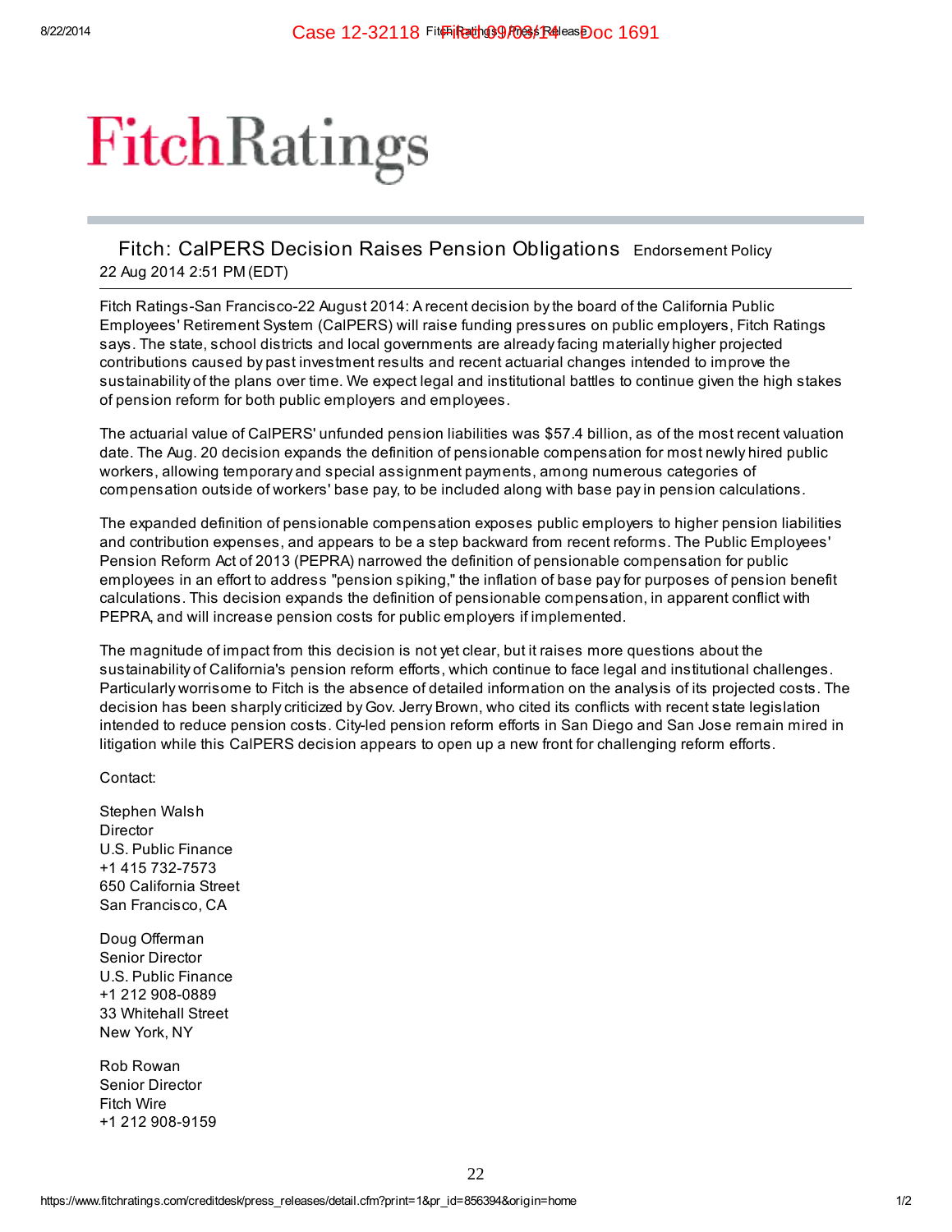Media Relations: Elizabeth Fogerty, New York, Tel: +1 (212) 908 0526, Email: elizabeth.fogerty@fitchratings.com.

The above article originally appeared as a post on the Fitch Wire credit market commentary page. The original article can be accessed at www.fitchratings.com. All opinions expressed are those of Fitch Ratings.

ALL FITCH CREDIT RATINGS ARE SUBJECT TO CERTAIN LIMITATIONS AND DISCLAIMERS. PLEASE READ THESE LIMITATIONS AND DISCLAIMERS BY FOLLOWING THIS LINK:

HTTP://FITCHRATINGS.COM/UNDERSTANDINGCREDITRATINGS. IN ADDITION, RATING DEFINITIONS AND THE TERMS OF USE OF SUCH RATINGS ARE AVAILABLE ON THE AGENCY'S PUBLIC WEBSITE 'WWW.FITCHRATINGS.COM'. PUBLISHED RATINGS, CRITERIA AND METHODOLOGIES ARE AVAILABLE FROM THIS SITE AT ALL TIMES. FITCH'S CODE OF CONDUCT, CONFIDENTIALITY, CONFLICTS OF INTEREST, AFFILIATE FIREWALL, COMPLIANCE AND OTHER RELEVANT POLICIES AND PROCEDURES ARE ALSO AVAILABLE FROM THE 'CODE OF CONDUCT' SECTION OF THIS SITE. FITCH MAY HAVE PROVIDED ANOTHER PERMISSIBLE SERVICE TO THE RATED ENTITY OR ITS RELATED THIRD PARTIES. DETAILS OF THIS SERVICE FOR RATINGS FOR WHICH THE LEAD ANALYST IS BASED IN AN EU-REGISTERED ENTITY CAN BE FOUND ON THE ENTITY SUMMARY PAGE FOR THIS ISSUER ON THE FITCH WEBSITE.

Copyright © 2014 by Fitch Ratings, Inc., Fitch Ratings Ltd. and its subsidiaries.

23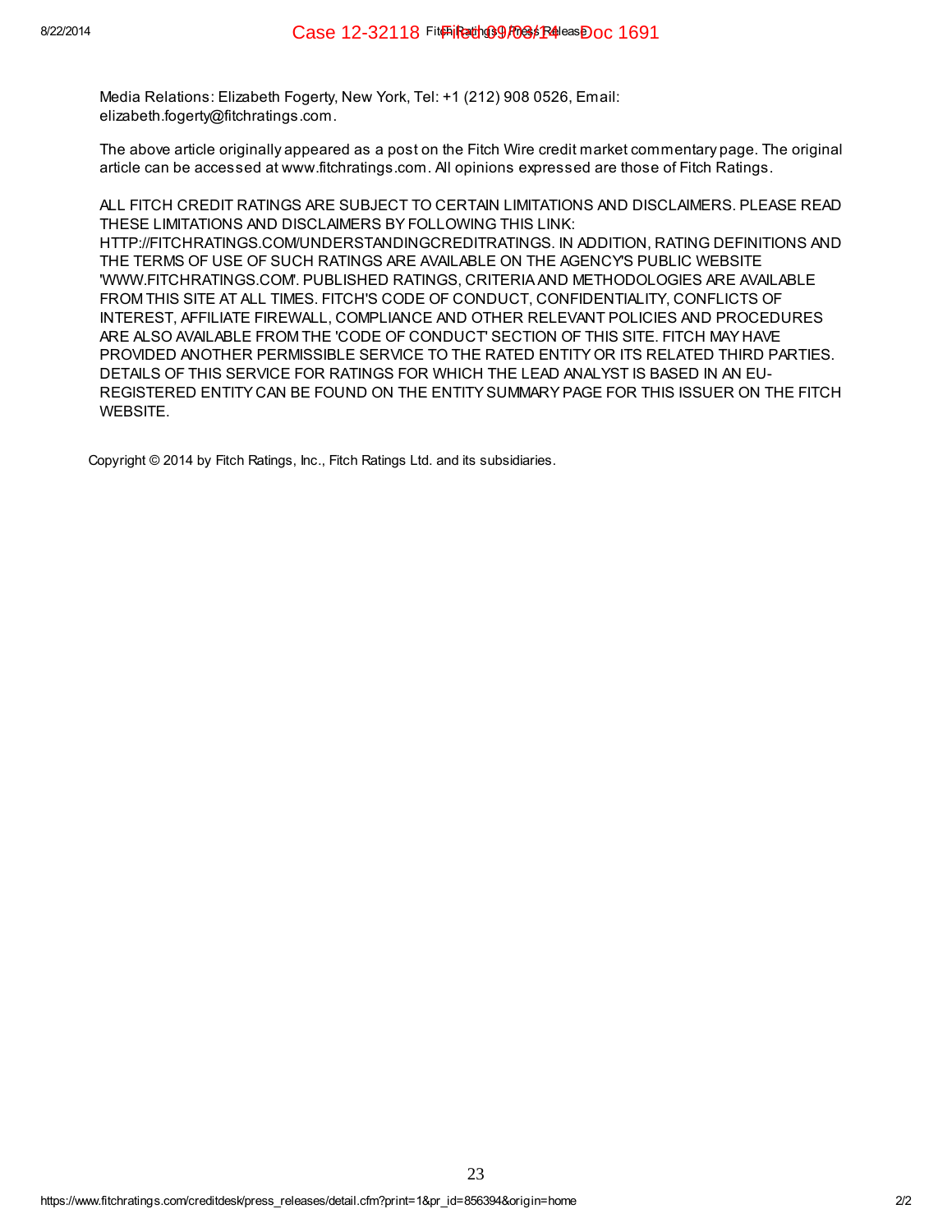# **EXHIBIT E**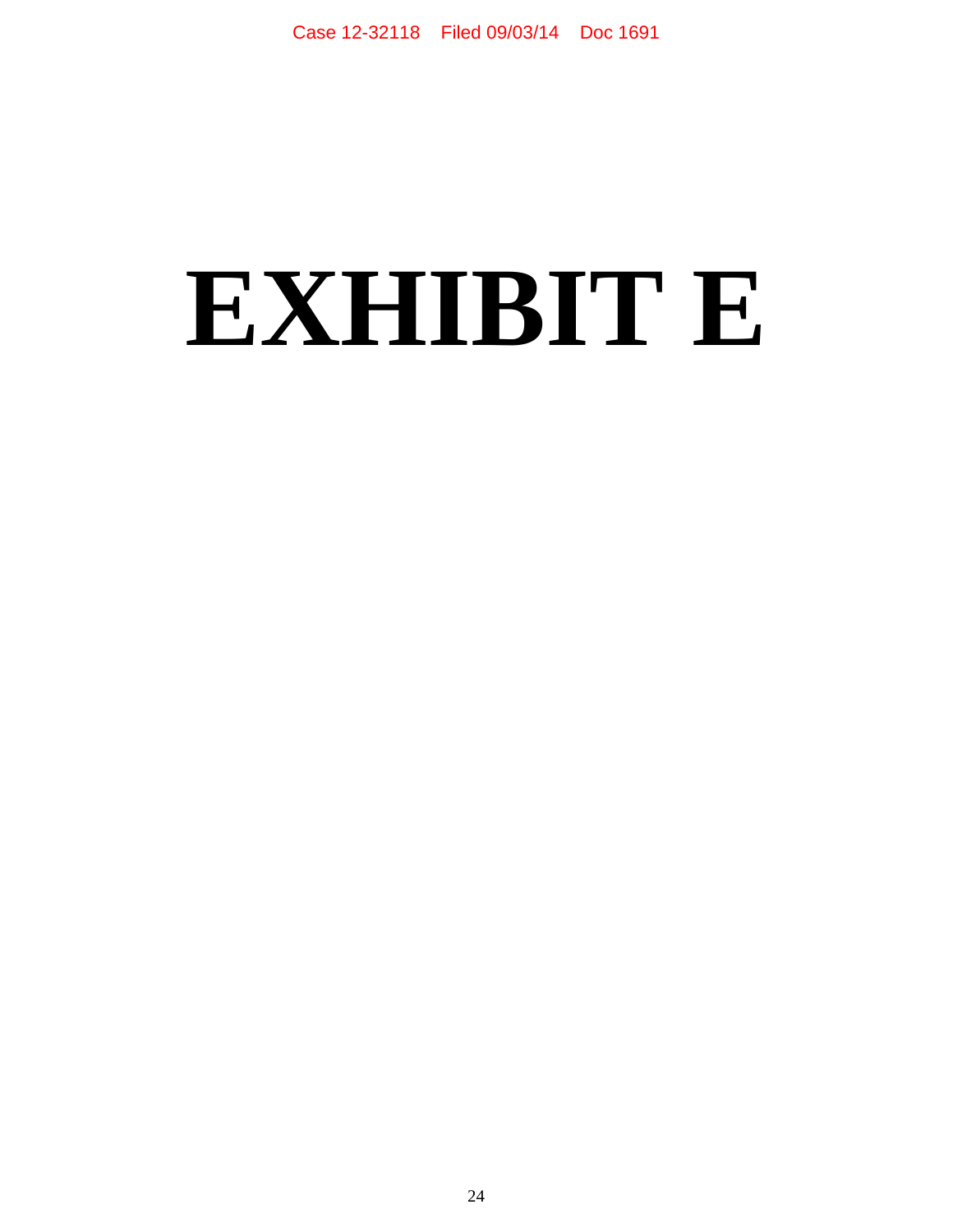

**About CalPERS** > **Newsroom** > **News** > **2013** > **CalPERS Reports Preliminary 2012-13 Fiscal Year Performance of 12.5 Percent**

### **Press Release**

**July 15, 2013**

**External Affairs Branch (916) 795-3991 Robert Udall Glazier, Deputy Executive Officer Brad Pacheco, Chief, Office of Public Affairs Contact: Joe DeAnda, Information Officer pressroom@calpers.ca.gov**

#### **CalPERS Reports Preliminary 2012-13 Fiscal Year Performance of 12.5 Percent**

#### **Global Equity and Real Estate lead asset classes with strong returns** *Media call with senior investment leaders today at 12:00 p.m.*

**SACRAMENTO, CA** – The California Public Employees' Retirement System (CalPERS) today reported a 12.5 percent return on investments for the 12 months that ended June 30, 2013, outperforming its benchmark by 1.5 percentage points. CalPERS assets at the end of the fiscal year stood at more than \$257.8 billion.

The gain was led by strong performances by CalPERS global public equity and real estate investments. Investments in domestic and international stocks returned 19 percent, outperforming the CalPERS custom public equity benchmark by nearly one percentage point. Investments in income-generating real properties like office, industrial and retail assets returned 11.2 percent, outperforming the Pension Fund's real estate benchmark by 1.4 percent.

"When things got rough we didn't panic," said Joe Dear, CalPERS Chief Investment Officer. "We stuck with our exposure to growth assets and applied the lessons we learned from the past. The numbers show us that our approach is working."

CalPERS 12.5 percent return is well above the Fund's discount rate of 7.5 percent, the long-term return required to meet current and future obligations. CalPERS 20-year investment return is 7.6 percent, while its return since 1988 is 8.5 percent.

"We've taken many steps to strengthen our internal investment controls and risk management to drive better performance," said Rob Feckner, President of the CalPERS Board. "I'm very proud of the reforms that our Board has made and the resiliency of our investment staff to remain focused on our long-term goals."

Today's announcement includes asset class performance gains as follows:

| <b>Public Equity</b>            | 19.0%     |
|---------------------------------|-----------|
| <b>Private Equity</b>           | 13.6%     |
| <b>Fixed Income</b>             | $(1.6\%)$ |
| Real Estate                     | 11.2%     |
| Liquidity                       | $(0.8\%)$ |
| <b>Inflation Assets</b>         | 0.2%      |
| Absolute Return Strategies 7.4% |           |

Returns for real estate, private equity and some components of the inflation assets reflect market values through March 31, 2013 (not June 30, 2013). Final performance including the last quarter of the fiscal year will be available after asset valuations are completed.

"CalPERS is a long-term investor and we try to not focus too much on one year of performance," said Henry Jones, Chair of CalPERS Investment Committee. "But obviously 12.5 is a great number and we're pleased with the performance."

Investment returns are based on compounded daily earnings over the year, including continuing member contributions and benefit payments, and do not precisely correspond to one-year changes in CalPERS overall portfolio market value.

Employer contribution rates that use CalPERS 2012-13 Fiscal Year investment performance will be calculated based on audited figures and will be reflected in contribution levels for the State of California in Fiscal Year 2014-15, and for contracting cities, counties and special districts in Fiscal Year 2015-16.

http://www.calpers.ca.gov/index.jsp?bc=/about/newsroom/news/2013/fiscal-year.xml 9/1/2014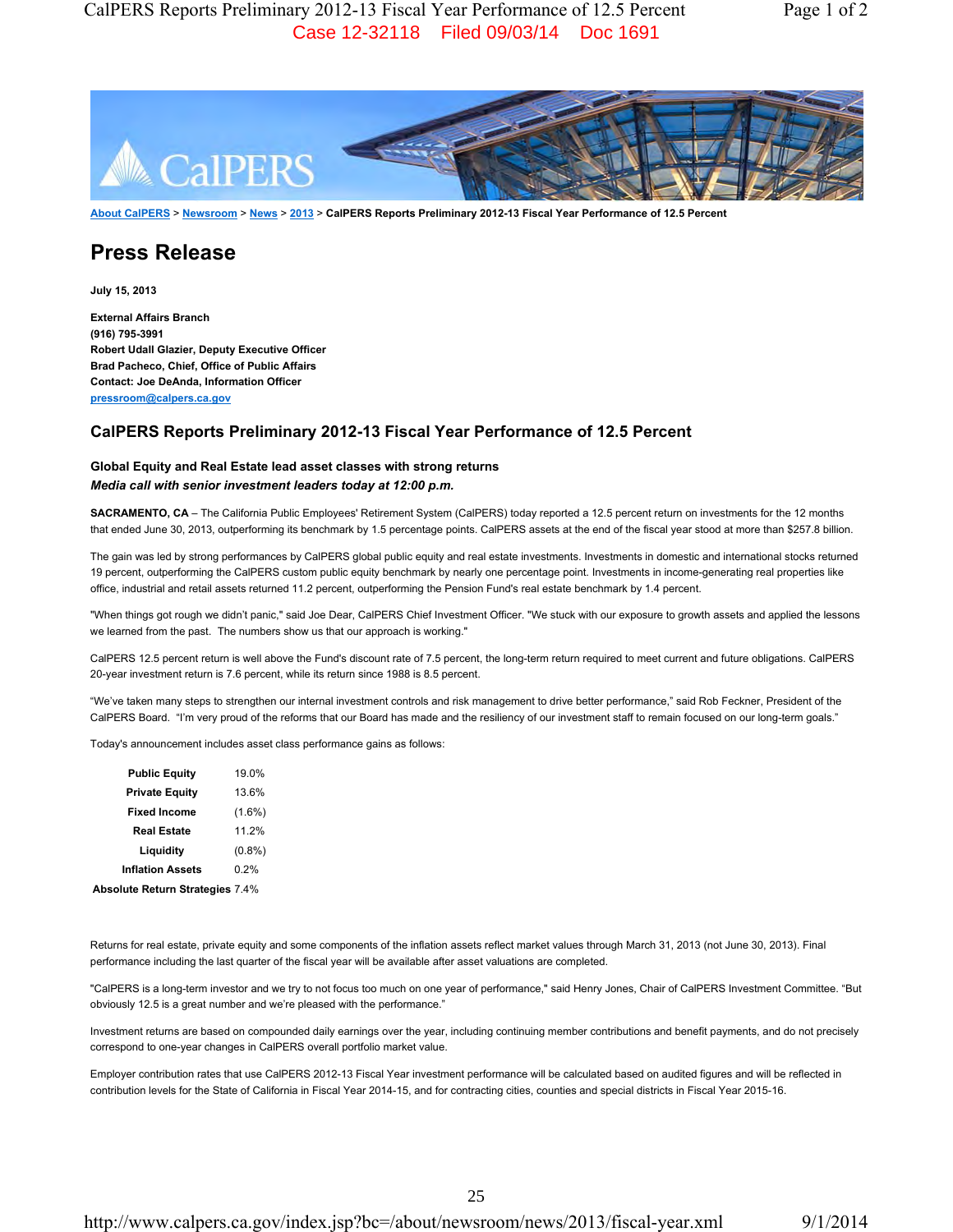### CalPERS Reports Preliminary 2012-13 Fiscal Year Performance of 12.5 Percent Page 2 of 2 Case 12-32118 Filed 09/03/14 Doc 1691

CalPERS is the largest public pension fund in the U.S. The retirement system administers retirement benefits for more than 1.6 million current and retired California State, public school, and local public agency employees and their families on behalf of more than 3,000 public employers in the state, and health benefits for 1.3 million enrollees. For more information about CalPERS, visit www.calpers.ca.gov.

#### **News Media Availability Today**

Today the Pension Fund will hold a telephonic news media availability at 12:00 p.m., PT, with its chief investment officer and senior investment officers to discuss earnings for the 2012-13 Fiscal Year. To participate, call the toll-free number (888) 843-9212 from the U.S., using the "CalPERS" pass code for call leader Brad Pacheco.

###

Dated: 07-15-2013

26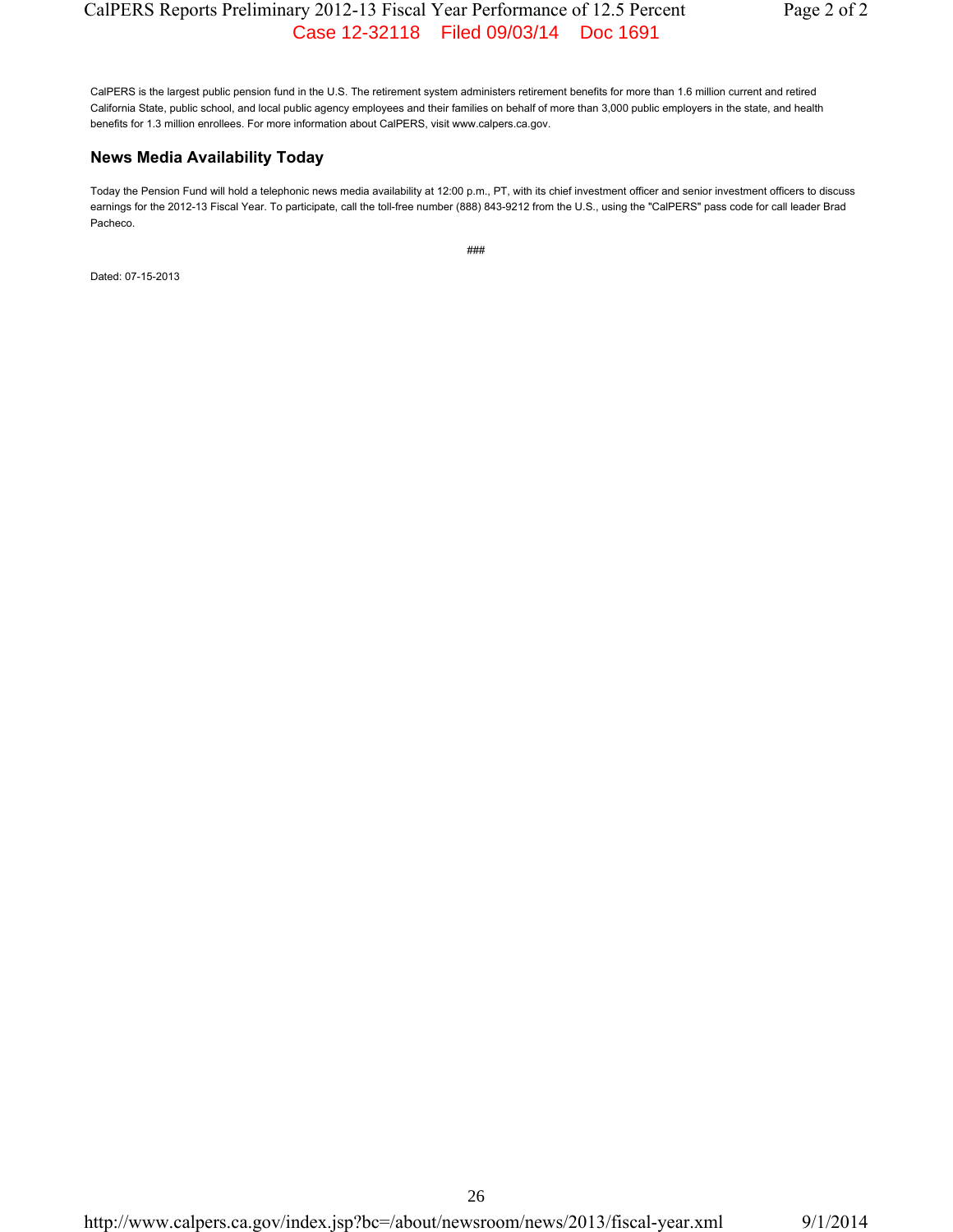

**About CalPERS** > **Newsroom** > **News** > **New CalPERS Report Charts Progress Toward Pension and Health Benefit Sustainability**

### **News**

**August 6, 2014 External Affairs Branch (916) 795-3991 Robert Udall Glazier, Deputy Executive Officer Brad Pacheco, Chief, Office of Public Affairs newsroom@calpers.ca.gov**

#### **New CalPERS Report Charts Progress Toward Pension and Health Benefit Sustainability**

**SACRAMENTO, CA** - The California Public Employees' Retirement System (CalPERS) today released a report highlighting the Pension Fund's achievements and milestones toward its goals to improve long-term pension and health benefit sustainability, organizational strength, and policy development at the state and national level. It's the second annual report for CalPERS chronicling its work in its five-year Strategic Plan.

Progress outlined in the report includes:

- A preliminary 18.4 percent net return on investments, exceeding its assumed actuarial rate of 7.5 percent
- A 3 percent reduction in health care premium rates for the majority of CalPERS members
- A reduction in average customer call wait times to 90 seconds
- An increase in funded status to an estimated 76 percent
- The implementation of a multi-year workforce plan to help CalPERS recruit, retain, and develop a broad range of talent





In addition, the report outlines the research and reports CalPERS has released in the last year, including the role the Pension Fund plays in the California economy through the payment of pensions and investments.

**Read the report** (PDF).

Dated: 08-07-2014

###

27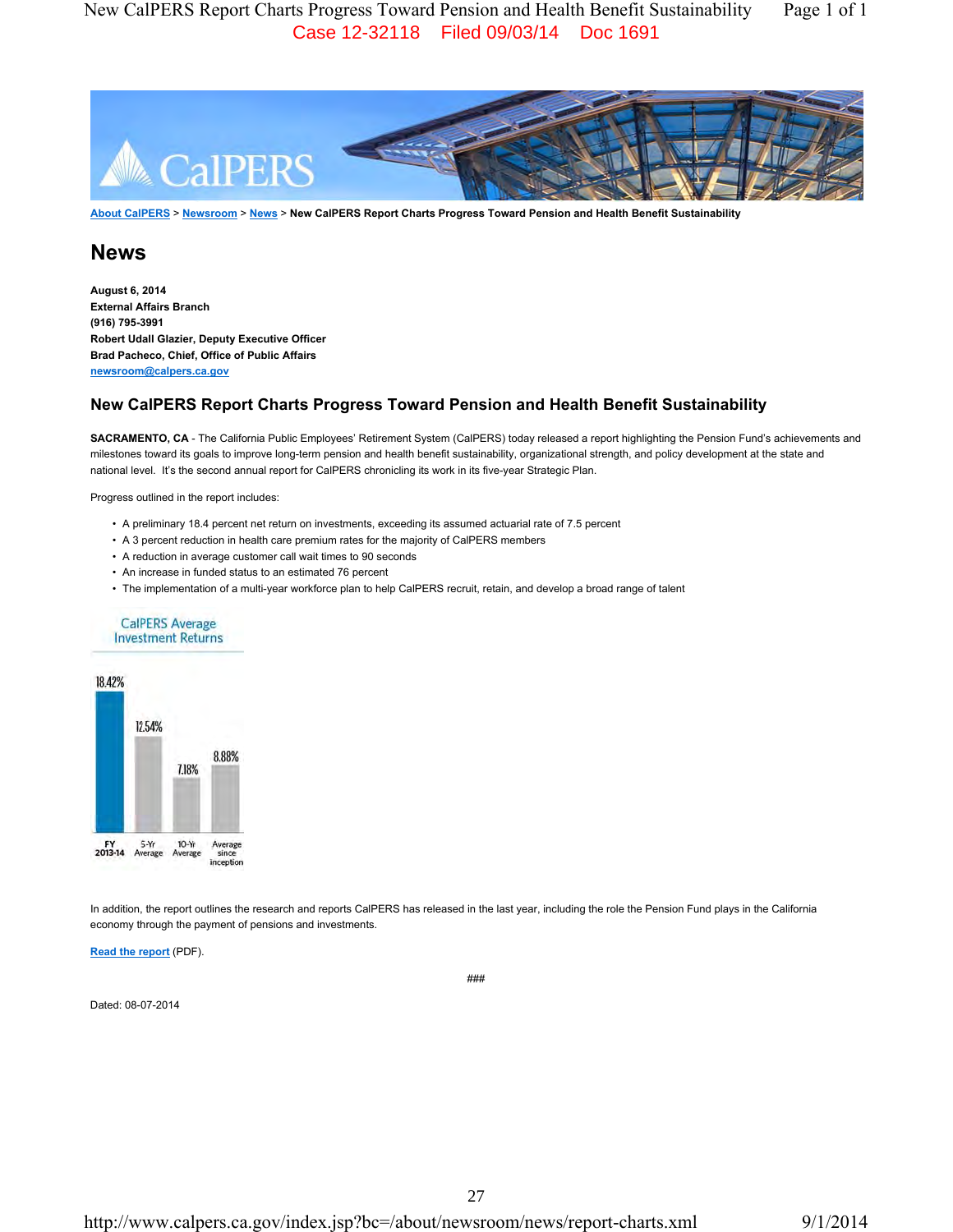# **EXHIBIT F**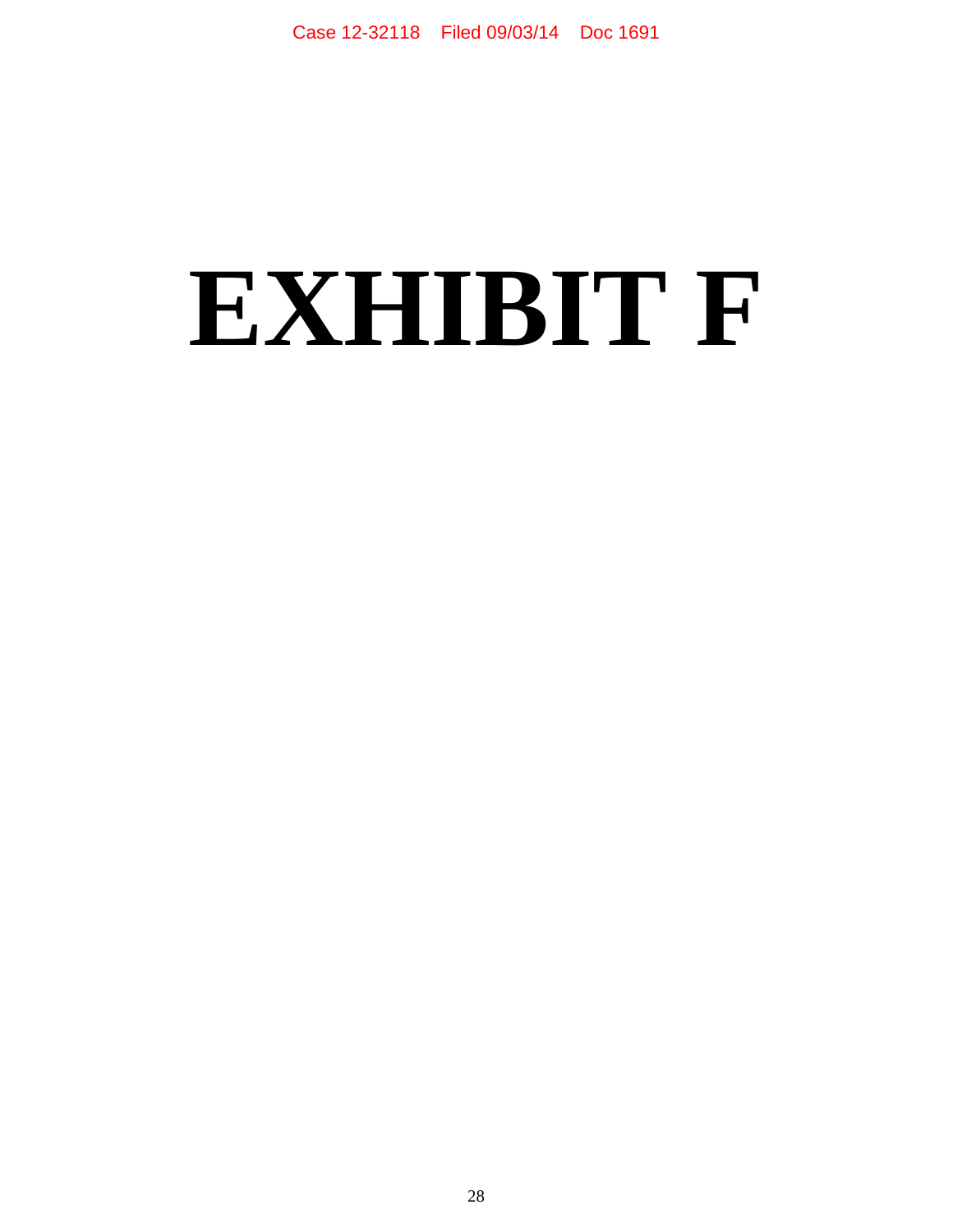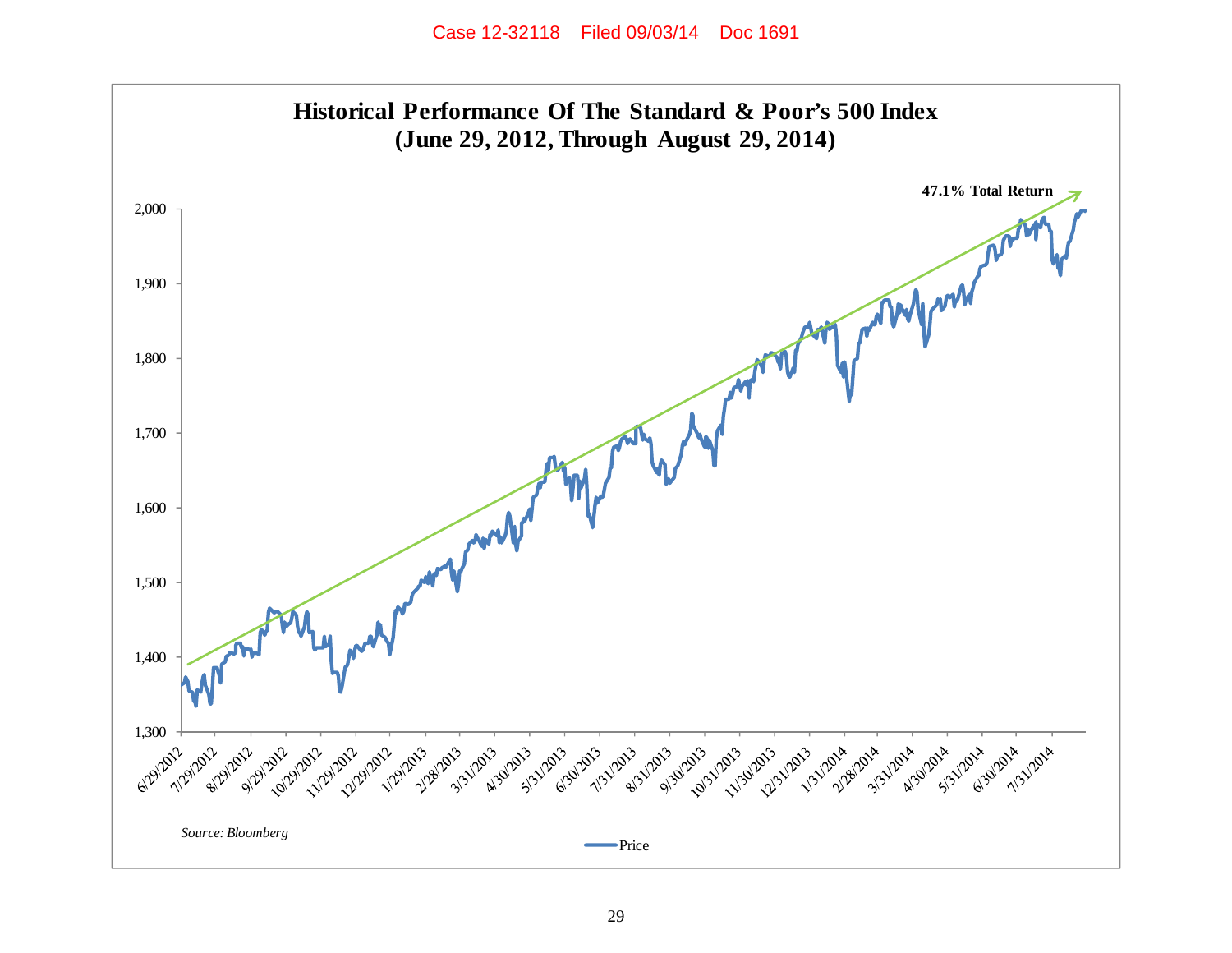# **EXHIBIT G**